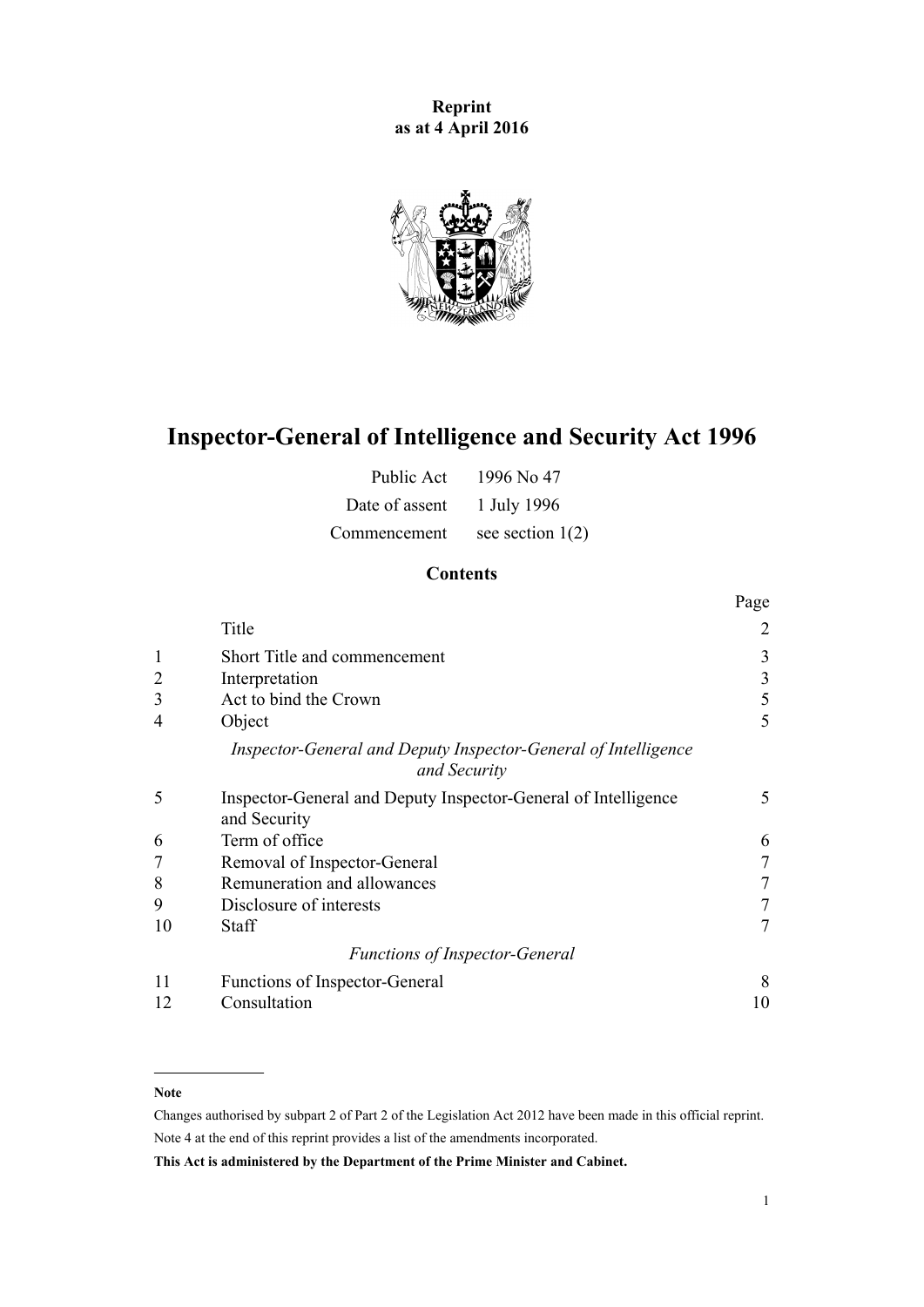<span id="page-1-0"></span>

|     | <b>Inspector-General of Intelligence and Security Act 1996</b>                         | Reprinted as at<br>4 April 2016 |
|-----|----------------------------------------------------------------------------------------|---------------------------------|
| 13  | Requirements of security                                                               | 10                              |
| 14  | Matters occurring before commencement of Act                                           | 10                              |
| 15  | Jurisdiction of courts and other agencies not affected                                 | 11                              |
|     | Advisory panel                                                                         |                                 |
| 15A | Advisory panel established                                                             | 11                              |
| 15B | Function of advisory panel                                                             | 11                              |
| 15C | Membership of advisory panel                                                           | 12                              |
| 15D | Remuneration of appointed members of advisory panel                                    | 12                              |
| 15E | Clerical and secretarial services                                                      | 13                              |
| 15F | Advisory panel to determine own procedure                                              | 13                              |
|     | Complaints                                                                             |                                 |
| 16  | Mode of complaint                                                                      | 13                              |
| 17  | Power of Inspector-General to refuse to inquire into complaint                         | 13                              |
| 18  | Disclosures to Inspector-General by employees of intelligence and<br>security agencies | 14                              |
|     | Procedure                                                                              |                                 |
| 19  | Proceedings of Inspector-General                                                       | 14                              |
| 20  | Powers in relation to security records                                                 | 15                              |
| 21  | Power of entry                                                                         | 15                              |
| 22  | Power to hear evidence in private                                                      | 16                              |
| 23  | Powers of Inspector-General in relation to inquiries                                   | 16                              |
| 24  | Proceedings privileged                                                                 | 17                              |
| 25  | Reports in relation to inquiries                                                       | 18                              |
| 25A | Publication of Inspector-General's reports under section 25                            | 19                              |
| 26  | Disclosure                                                                             | 20                              |
| 27  | Reports by Inspector-General                                                           | 21                              |
| 28  | Secrecy                                                                                | 22                              |
| 29  | Publication                                                                            | 23                              |
|     | Amendments to Ombudsmen Act 1975                                                       |                                 |
| 30  | Referral of complaint to Inspector-General of Intelligence and<br>Security             | 24                              |
| 31  | Consultation with Inspector-General of Intelligence and Security                       | 24                              |
|     | <b>Amendments to Privacy Act 1993</b>                                                  |                                 |
| 32  | Referral of complaint to Inspector-General of Intelligence and<br>Security             | 24                              |
| 33  | Consultation with Inspector-General of Intelligence and Security                       | 24                              |

# **An Act to increase the level of oversight and review of intelligence and security agencies by providing for the appointment of an Inspector-General of Intelligence and Security**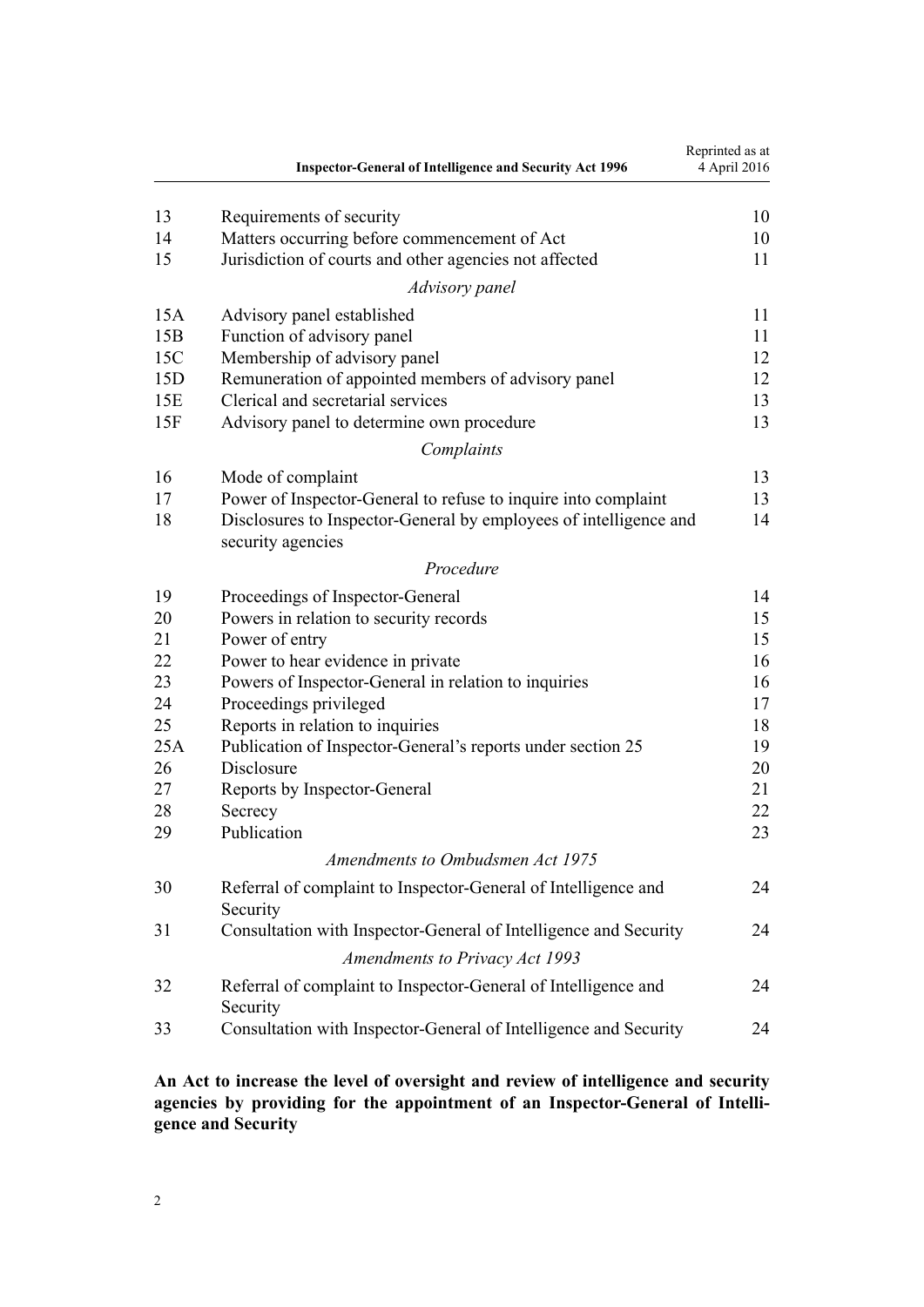## <span id="page-2-0"></span>**1 Short Title and commencement**

- (1) This Act may be cited as the Inspector-General of Intelligence and Security Act 1996.
- (2) This Act shall come into force on the day after the date on which this Act receives the Royal assent.

## **2 Interpretation**

(1) In this Act, unless the context otherwise requires,—

**advisory panel** means the advisory panel established by [section 15A](#page-10-0)

#### **chief executive**,—

- (a) in relation to the New Zealand Security Intelligence Service, means the Director of Security holding office under the [New Zealand Security In](http://prd-lgnz-nlb.prd.pco.net.nz/pdflink.aspx?id=DLM391605)[telligence Service Act 1969:](http://prd-lgnz-nlb.prd.pco.net.nz/pdflink.aspx?id=DLM391605)
- (b) in relation to the Government Communications Security Bureau, means the Director of that Bureau:
- (c) in relation to an agency that, by virtue of an Order in Council made under subsection (2), is an intelligence and security agency for the purposes of this Act, means the chief executive of that agency

**Deputy Inspector-General** means the Deputy Inspector-General of Intelligence and Security holding office under [section 5](#page-4-0)

**employee**, in relation to an intelligence and security agency, means a person employed in any capacity in that agency

**Inspector-General** means the Inspector-General of Intelligence and Security holding office under [section 5](#page-4-0)

#### **intelligence and security agency** means—

- (a) the New Zealand Security Intelligence Service:
- (b) the Government Communications Security Bureau:
- (c) any other agency declared by the Governor-General from time to time by Order in Council as an intelligence and security agency for the purposes of this Act

**Intelligence and Security Committee** means the Intelligence and Security Committee established by [section 5](http://prd-lgnz-nlb.prd.pco.net.nz/pdflink.aspx?id=DLM392266) of the Intelligence and Security Committee Act 1996

**Minister** means, in relation to an intelligence and security agency, the Minister of the Crown responsible for that intelligence and security agency

#### **New Zealand person**—

- (a) means any person, being—
	- (i) a New Zealand citizen; or
	- (ii) a person ordinarily resident in New Zealand; or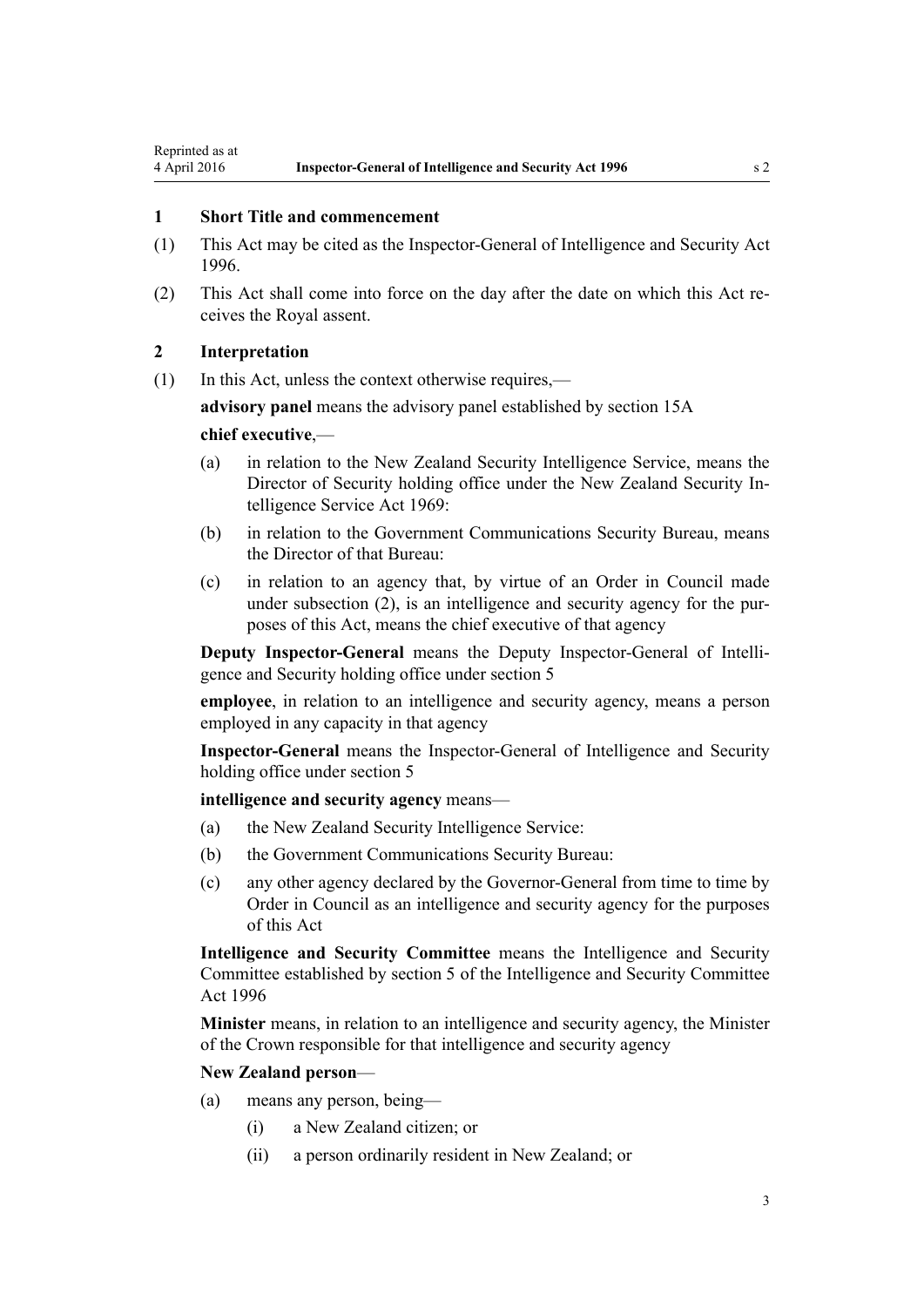- (iii) an unincorporated body of persons, being a body of which more than 50% of the members are New Zealand persons under subparagraph (i) or subparagraph (ii); or
- (iv) a body corporate which is incorporated in New Zealand; but
- (b) does not include—
	- (i) any company within the meaning of the [Companies Act 1993](http://prd-lgnz-nlb.prd.pco.net.nz/pdflink.aspx?id=DLM319569) that is, for the purposes of that Act, a subsidiary of any body corporate incorporated outside New Zealand; or
	- (ii) any company within the meaning of the [Companies Act 1993,](http://prd-lgnz-nlb.prd.pco.net.nz/pdflink.aspx?id=DLM319569) or building society, in which—
		- (A) 25% or more of any class of shares is held by any overseas person or overseas persons; or
		- (B) the right to exercise or control the exercise of 25% or more of the voting power at any meeting of the company or building society is held by any overseas person or overseas persons; or
	- (iii) any nominee of an overseas person, whether or not the nominee is also an overseas person

**New Zealand Security Intelligence Service** means the New Zealand Security Intelligence Service referred to in [section 3](http://prd-lgnz-nlb.prd.pco.net.nz/pdflink.aspx?id=DLM391803) of the New Zealand Security Intelligence Service Act 1969

**official information** means official information as defined in [section 2\(1\)](http://prd-lgnz-nlb.prd.pco.net.nz/pdflink.aspx?id=DLM65309) of the Official Information Act 1982; and includes security records

**Ombudsman** means an Ombudsman holding office under the [Ombudsmen Act](http://prd-lgnz-nlb.prd.pco.net.nz/pdflink.aspx?id=DLM430983) [1975](http://prd-lgnz-nlb.prd.pco.net.nz/pdflink.aspx?id=DLM430983)

**overseas person** has the meaning given to it by [section 7](http://prd-lgnz-nlb.prd.pco.net.nz/pdflink.aspx?id=DLM357794) of the Overseas Investment Act 2005

**Privacy Commissioner** means the Privacy Commissioner appointed under [section 12](http://prd-lgnz-nlb.prd.pco.net.nz/pdflink.aspx?id=DLM297053) of the Privacy Act 1993

#### **security records**—

- (a) means all papers, documents, or records of any kind whatsoever, whether bearing a security classification or not, officially made or received—
	- (i) by an intelligence and security agency in the conduct of its affairs; or
	- (ii) by any employee of an intelligence and security agency in the course of that employee's official duties; and
- (b) includes registers, books, maps, plans, drawings, photographs, cinematographic films, sound recordings, and electronic storage media made or received by an agency or employee of the kind described in paragraph  $(a)$ ; and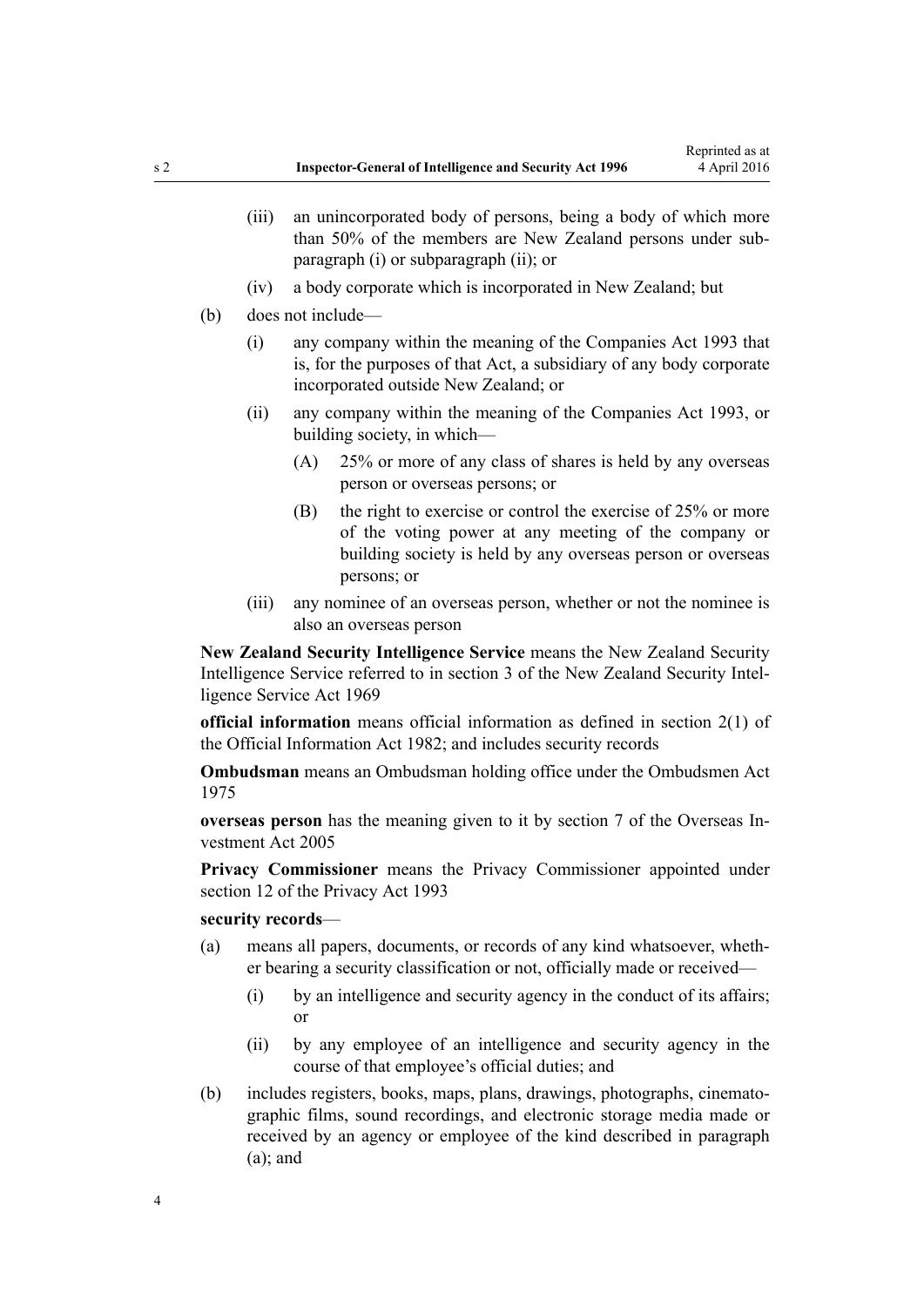- <span id="page-4-0"></span>(c) includes copies of papers, documents, records or other things that are security records by virtue of paragraph (a) or paragraph (b).
- (2) The Governor-General may from time to time by Order in Council declare any agency to be an intelligence and security agency for the purposes of this Act.
- (3) An Order in Council made under subsection (2) is a legislative instrument and a disallowable instrument for the purposes of the [Legislation Act 2012](http://prd-lgnz-nlb.prd.pco.net.nz/pdflink.aspx?id=DLM2997643) and must be presented to the House of Representatives under [section 41](http://prd-lgnz-nlb.prd.pco.net.nz/pdflink.aspx?id=DLM2998573) of that Act.

Section 2(1) **advisory panel**: inserted, on 26 September 2013, by [section 4](http://prd-lgnz-nlb.prd.pco.net.nz/pdflink.aspx?id=DLM5495909) of the Inspector-General of Intelligence and Security Amendment Act 2013 (2013 No 58).

Section 2(1) **Deputy Inspector-General**: inserted, on 26 September 2013, by [section 4](http://prd-lgnz-nlb.prd.pco.net.nz/pdflink.aspx?id=DLM5495909) of the Inspector-General of Intelligence and Security Amendment Act 2013 (2013 No 58).

Section 2(1) **Intelligence and Security Committee**: inserted, on 26 September 2013, by [section 4](http://prd-lgnz-nlb.prd.pco.net.nz/pdflink.aspx?id=DLM5495909) of the Inspector-General of Intelligence and Security Amendment Act 2013 (2013 No 58).

Section 2(1) **New Zealand person** paragraph (b)(i): replaced, on 5 December 2013, by [section 14](http://prd-lgnz-nlb.prd.pco.net.nz/pdflink.aspx?id=DLM5620822) of the Companies Amendment Act 2013 (2013 No 111).

Section 2(1) **New Zealand person** paragraph (b)(ii): amended, on 5 December 2013, by [section 14](http://prd-lgnz-nlb.prd.pco.net.nz/pdflink.aspx?id=DLM5620822) of the Companies Amendment Act 2013 (2013 No 111).

Section 2(1) **overseas person**: amended, on 25 August 2005, by [section 75](http://prd-lgnz-nlb.prd.pco.net.nz/pdflink.aspx?id=DLM358540) of the Overseas Investment Act 2005 (2005 No 82).

Section 2(3): replaced, on 5 August 2013, by [section 77\(3\)](http://prd-lgnz-nlb.prd.pco.net.nz/pdflink.aspx?id=DLM2998633) of the Legislation Act 2012 (2012) No 119).

# **3 Act to bind the Crown**

This Act shall bind the Crown.

## **4 Object**

The object of this Act is to provide for the appointment of an Inspector-General who will assist each Minister who is responsible for an intelligence and security agency in the oversight and review of that intelligence and security agency and who will, in particular,—

- (a) assist the Minister to ensure that the activities of that intelligence and security agency comply with the law; and
- (b) ensure that complaints relating to that intelligence and security agency are independently investigated.

## *Inspector-General and Deputy Inspector-General of Intelligence and Security*

Heading: replaced, on 26 September 2013, by [section 5](http://prd-lgnz-nlb.prd.pco.net.nz/pdflink.aspx?id=DLM5495916) of the Inspector-General of Intelligence and Security Amendment Act 2013 (2013 No 58).

# **5 Inspector-General and Deputy Inspector-General of Intelligence and Security**

- (1) There must be—
	- (a) an Inspector-General of Intelligence and Security; and
	- (b) a Deputy Inspector-General of Intelligence and Security.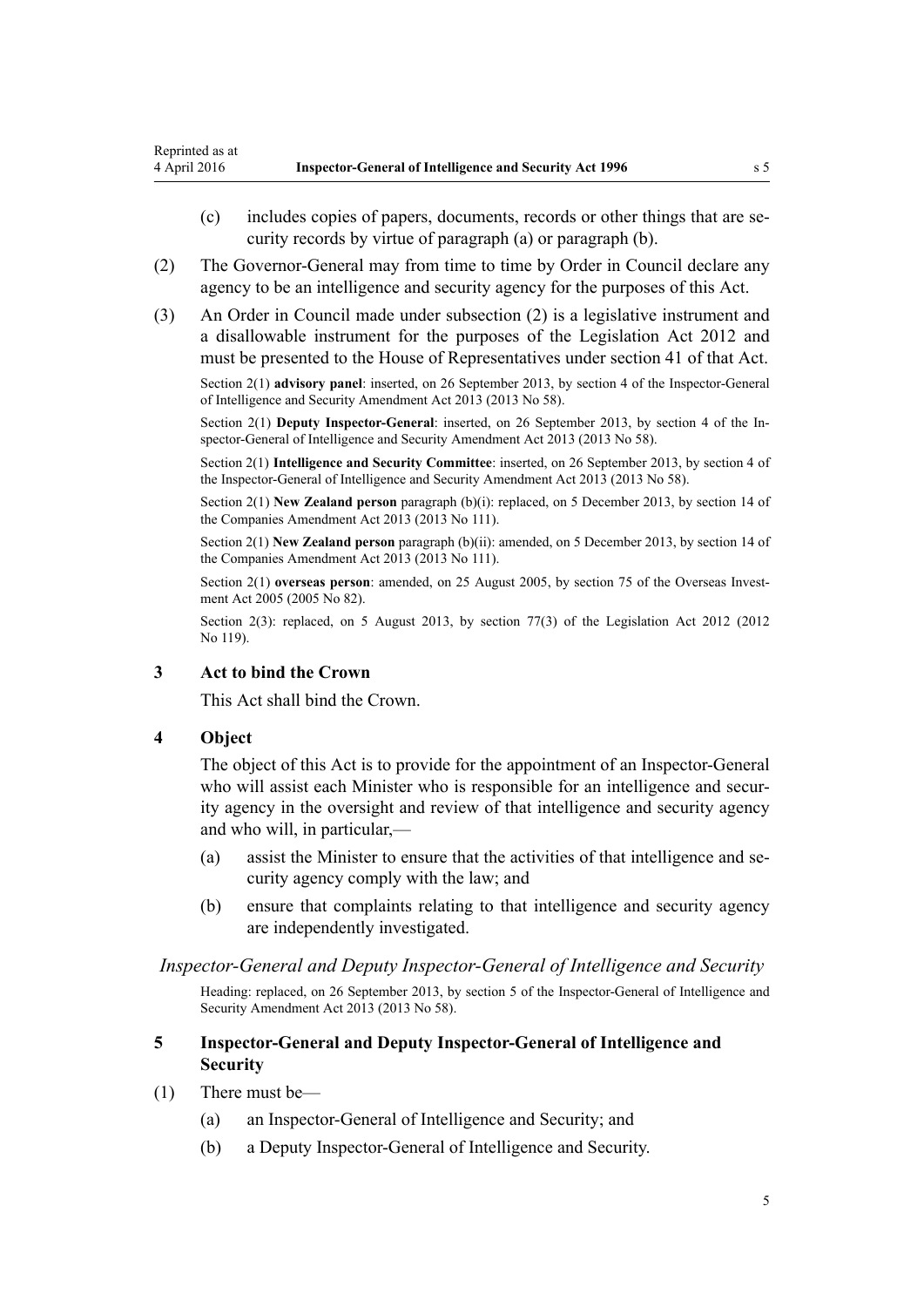- <span id="page-5-0"></span>(2) The Inspector-General and Deputy Inspector-General must be appointed by the Governor-General on the recommendation of the Prime Minister following consultation with the Intelligence and Security Committee.
- (3) The Deputy Inspector-General has and may exercise and perform the powers and functions of the Inspector-General (whether under this Act or any other enactment), but subject to—
	- (a) the control and direction of the Inspector-General; and
	- (b) to avoid doubt, the same duties, obligations, restrictions, and terms under which the Inspector-General exercises and performs his or her powers and functions.
- (4) [Sections 7 to 9](#page-6-0) and [18](#page-13-0) apply to the Deputy Inspector-General as if references in those sections to the Inspector-General were references to the Deputy Inspector-General.
- (5) If there is a vacancy in the office of the Inspector-General, or if the Inspector-General is absent from duty for any reason, the Deputy Inspector-General has and may exercise and perform all the powers, functions, and duties of the Inspector-General for as long as the vacancy or absence continues.
- (6) The fact that the Deputy Inspector-General exercises or performs any power, function, or duty of the Inspector-General is, in the absence of proof to the contrary, conclusive evidence of the Deputy Inspector-General's authority to do so.

Section 5: replaced, on 26 September 2013, by [section 5](http://prd-lgnz-nlb.prd.pco.net.nz/pdflink.aspx?id=DLM5495916) of the Inspector-General of Intelligence and Security Amendment Act 2013 (2013 No 58).

#### **6 Term of office**

- (1) Every person appointed as the Inspector-General or Deputy Inspector-General—
	- (a) is to be appointed for a term not exceeding 3 years; and
	- (b) may be reappointed, but in the case of the Inspector-General only once.
- (2) Every person appointed as the Inspector-General or Deputy Inspector-General shall, unless sooner vacating office by death or by resignation, or by removal from office under [section 7](#page-6-0), continue to hold office, notwithstanding the expiry of that person's term of appointment, until—
	- (a) reappointment as the Inspector-General or Deputy Inspector-General; or
	- (b) appointment of a successor; or
	- (c) the person is informed in writing by the Prime Minister that the person is not to be reappointed and is not to hold office until a successor is appointed.
- (3) The person appointed as the Inspector-General or Deputy Inspector-General may at any time resign his or her office by written notice given to the Governor-General.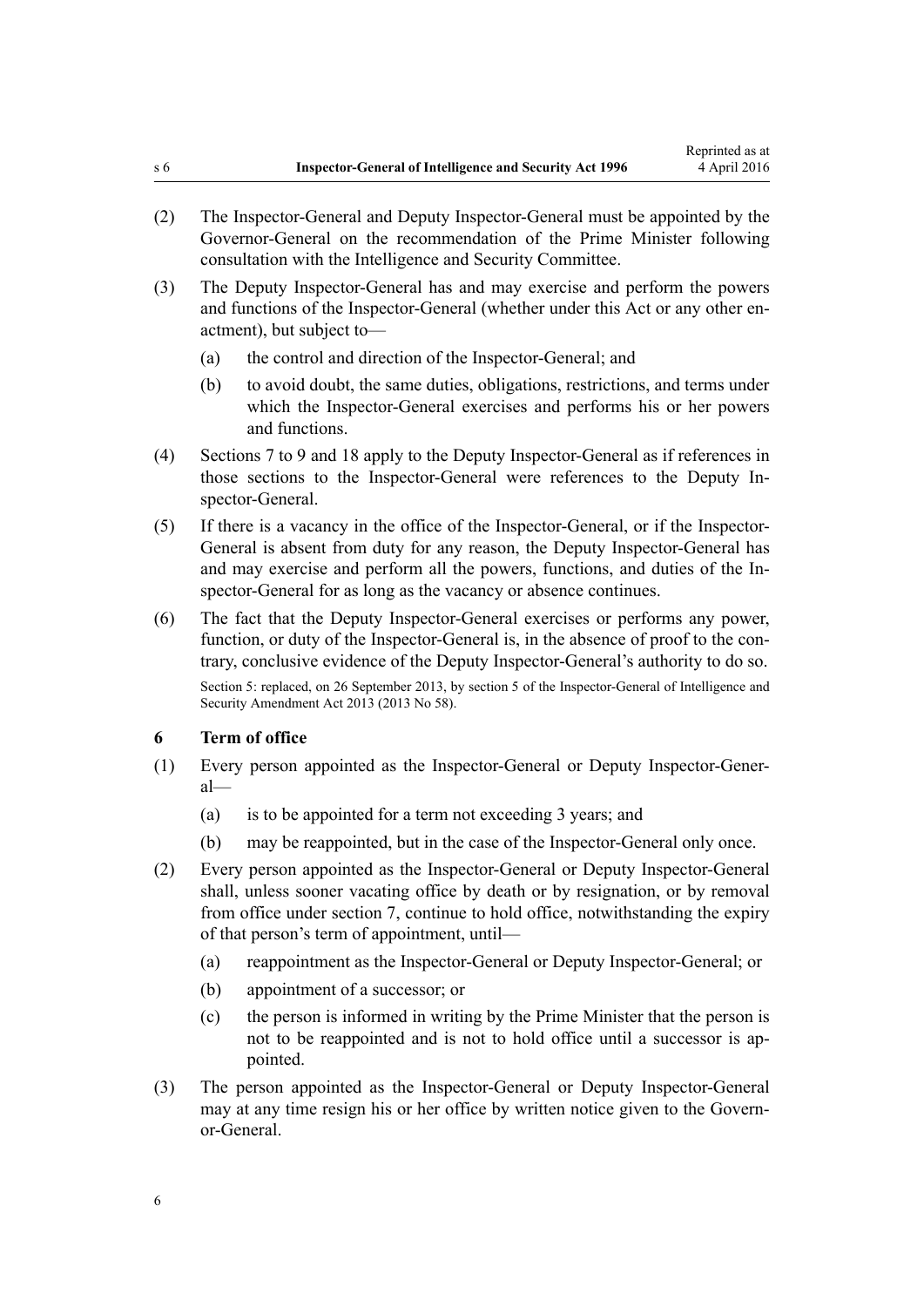<span id="page-6-0"></span>Section 6(1): replaced, on 26 September 2013, by [section 6\(1\)](http://prd-lgnz-nlb.prd.pco.net.nz/pdflink.aspx?id=DLM5495919) of the Inspector-General of Intelligence and Security Amendment Act 2013 (2013 No 58).

Section 6(2): amended, on 26 September 2013, by [section 6\(2\)](http://prd-lgnz-nlb.prd.pco.net.nz/pdflink.aspx?id=DLM5495919) of the Inspector-General of Intelligence and Security Amendment Act 2013 (2013 No 58).

Section  $6(2)(a)$ : amended, on 26 September 2013, by section  $6(2)$  of the Inspector-General of Intelligence and Security Amendment Act 2013 (2013 No 58).

Section 6(3): amended, on 26 September 2013, by [section 6\(2\)](http://prd-lgnz-nlb.prd.pco.net.nz/pdflink.aspx?id=DLM5495919) of the Inspector-General of Intelligence and Security Amendment Act 2013 (2013 No 58).

#### **7 Removal of Inspector-General**

The person appointed as Inspector-General may be removed or suspended from office by the Governor-General, upon an address from the House of Representatives, for disability affecting performance of duty, bankruptcy, neglect of duty, or misconduct.

#### **8 Remuneration and allowances**

There shall be paid to the Inspector-General out of public money, without further appropriation than this section, remuneration by way of fees, salary, or allowances and travelling allowances and travelling expenses in accordance with the [Fees and Travelling Allowances Act 1951,](http://prd-lgnz-nlb.prd.pco.net.nz/pdflink.aspx?id=DLM264952) and the provisions of that Act shall apply accordingly as if the Inspector-General were a member of a statutory board and the travelling were in the service of a statutory board.

#### **9 Disclosure of interests**

The Inspector-General shall give written notice to the Prime Minister of all interests, pecuniary or otherwise, which the Inspector-General has or acquires and which could conflict with the proper performance by the Inspector-General of his or her functions under this Act.

#### **10 Staff**

- (1) Subject to the provisions of this section, the Inspector-General may appoint such employees, including part-time or temporary employees, as may be necessary for the efficient carrying out of the Inspector-General's functions, powers, and duties under this Act.
- (2) Employees appointed under subsection (1) shall be employed on such terms and conditions of employment and shall be paid such salaries and allowances as the Inspector-General may from time to time determine in consultation with the Chief Executive of the Department of the Prime Minister and Cabinet.
- (3) No person employed by the Inspector-General shall have access to any information in the possession of an intelligence and security agency except in accordance with the rules, applying from time to time within the intelligence and security agency concerned, governing access to such information.
- (4) Only a person who has an appropriate security clearance may be appointed as an employee of the Inspector-General.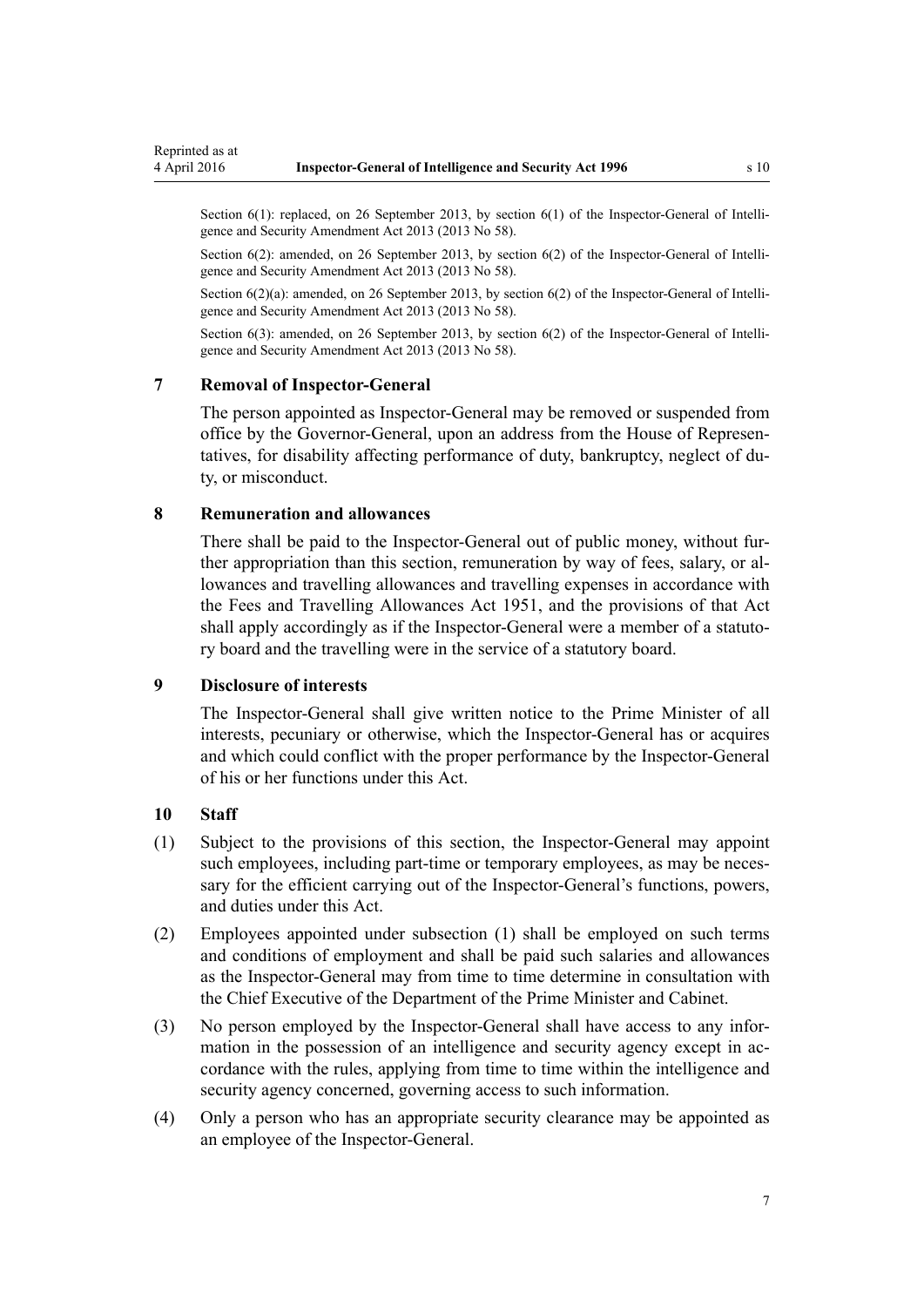#### *Functions of Inspector-General*

#### <span id="page-7-0"></span>**11 Functions of Inspector-General**

- (1) Subject to the provisions of this Act, the functions of the Inspector-General shall be—
	- (a) to inquire, of the Inspector-General's own motion or at the request of the Minister, into any matter that relates to the compliance by an intelligence and security agency with the law of New Zealand:
	- (b) to inquire into any complaint by—
		- (i) a New Zealand person; or
		- (ii) a person who is an employee or former employee of an intelligence and security agency,—

that that person has or may have been adversely affected by any act, omission, practice, policy, or procedure of an intelligence and security agency:

- (ba) to inquire into any complaint made by the Speaker of the House of Representatives on behalf of 1 or more members of Parliament:
- (bb) to inquire into a request by a worker who is an employee of the New Zealand Security Intelligence Service or the Government Communications Security Bureau for a determination under [section 8\(7\)](http://prd-lgnz-nlb.prd.pco.net.nz/pdflink.aspx?id=DLM6544104) of the Health and Safety at Work Act 2015:
- (c) to inquire at the request of the Minister or the Prime Minister or of the Inspector-General's own motion into any matter where it appears that a New Zealand person has been or may be adversely affected by any act, omission, practice, policy, or procedure of an intelligence and security agency:
- (ca) to inquire at the request of the Minister or the Prime Minister or of the Inspector-General's own motion into the propriety of particular activities of an intelligence and security agency:
- (d) without limiting paragraph (a), to review at intervals of not more than 12 months—
	- (i) the effectiveness and appropriateness of the procedures adopted by each intelligence and security agency to ensure compliance with its governing legislation in relation to the issue and execution of warrants and authorisations; and
	- (ii) the effectiveness and appropriateness of compliance systems concerning operational activity, including all supporting policies and practices of an intelligence and security agency relating to—
		- (A) administration; and
		- (B) information management; and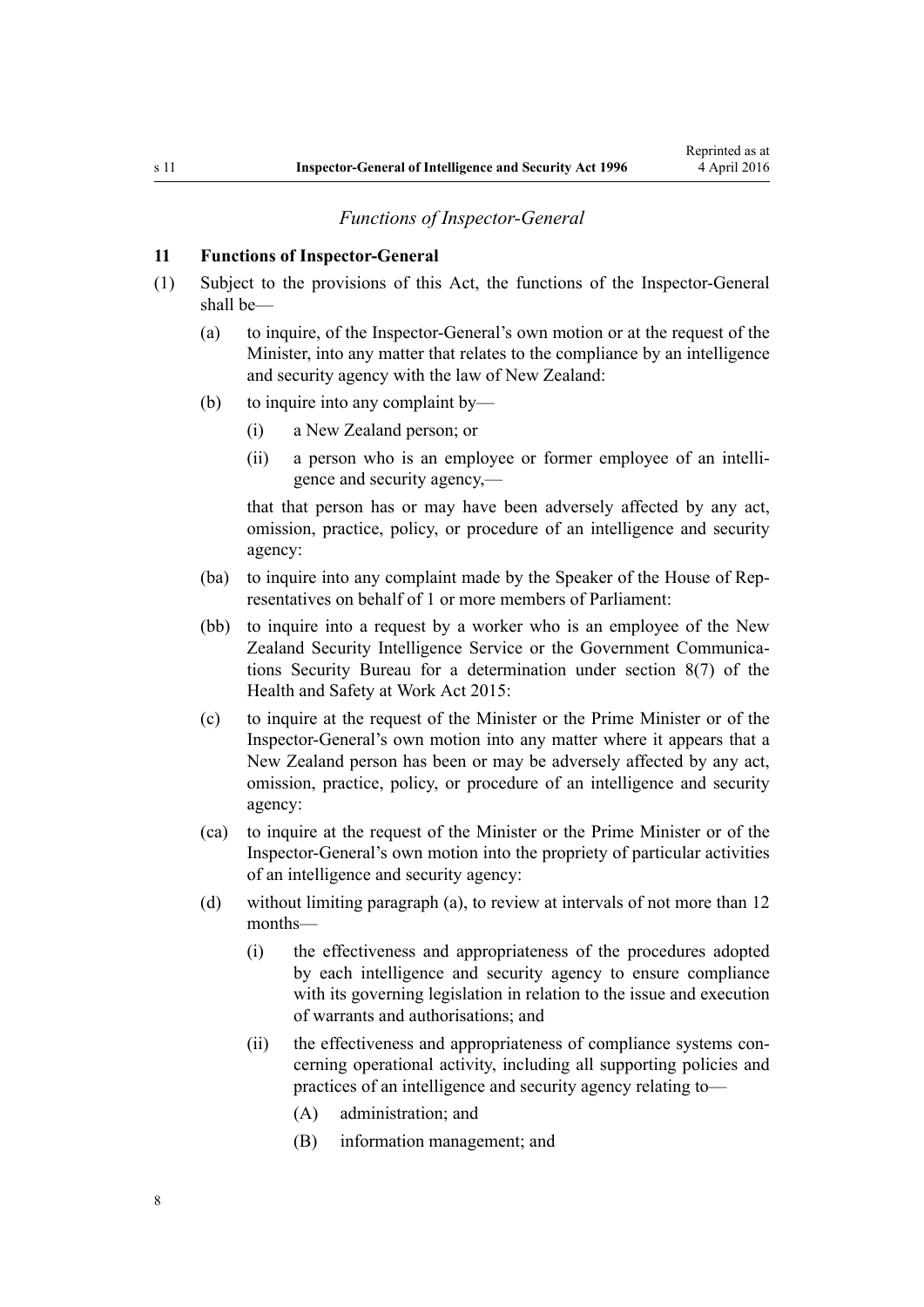- (C) risk management; and
- (D) legal compliance generally:
- (da) to conduct unscheduled audits of the procedures and compliance systems described in paragraph (d):
- (e) to prepare and submit to the Minister from time to time for his or her approval programmes for the general oversight and review of each intelligence and security agency and for the discharge by the Inspector-General, in relation to each intelligence and security agency, of the particular functions specified in this section:
- (f) to carry out any programme or amended programme or substituted programme approved by the Minister under paragraph (e).
- (2) *[Repealed]*
- (3) In carrying out any inquiry in accordance with the provisions of subsection (1)(ca), it shall not be a function of the Inspector-General to inquire into any action taken by the Minister.
- (4) Except to the extent strictly necessary for the performance of his or her functions under subsection (1), the Inspector-General shall not inquire into any matter that is operationally sensitive, including any matter that relates to intelligence collection and production methods or sources of information.
- (5) The Inspector-General shall not conduct an inquiry into a complaint made under subsection (1) by an employee or former employee of an intelligence and security agency unless—
	- (a) all established internal remedies have been exhausted; or
	- (b) the employee or former employee and the chief executive of the relevant intelligence and security agency otherwise agree in writing.
- (6) Where an inquiry has been conducted by the Inspector-General following a complaint, the Inspector-General may make such recommendations for the redress of that complaint as the Inspector-General thinks fit (including remedies that involve the payment of compensation).

Section 11(1)(ba): inserted, on 26 September 2013, by [section 7\(1\)](http://prd-lgnz-nlb.prd.pco.net.nz/pdflink.aspx?id=DLM5495920) of the Inspector-General of Intelligence and Security Amendment Act 2013 (2013 No 58).

Section 11(1)(bb): inserted, on 4 April 2016, by [section 232](http://prd-lgnz-nlb.prd.pco.net.nz/pdflink.aspx?id=DLM5977236) of the Health and Safety at Work Act 2015 (2015 No 70).

Section 11(1)(c): replaced, on 26 September 2013, by [section 7\(2\)](http://prd-lgnz-nlb.prd.pco.net.nz/pdflink.aspx?id=DLM5495920) of the Inspector-General of Intelligence and Security Amendment Act 2013 (2013 No 58).

Section 11(1)(ca): inserted, on 26 September 2013, by [section 7\(2\)](http://prd-lgnz-nlb.prd.pco.net.nz/pdflink.aspx?id=DLM5495920) of the Inspector-General of Intelligence and Security Amendment Act 2013 (2013 No 58).

Section 11(1)(d): replaced, on 26 September 2013, by [section 7\(2\)](http://prd-lgnz-nlb.prd.pco.net.nz/pdflink.aspx?id=DLM5495920) of the Inspector-General of Intelligence and Security Amendment Act 2013 (2013 No 58).

Section 11(1)(da): replaced, on 26 September 2013, by [section 7\(2\)](http://prd-lgnz-nlb.prd.pco.net.nz/pdflink.aspx?id=DLM5495920) of the Inspector-General of Intelligence and Security Amendment Act 2013 (2013 No 58).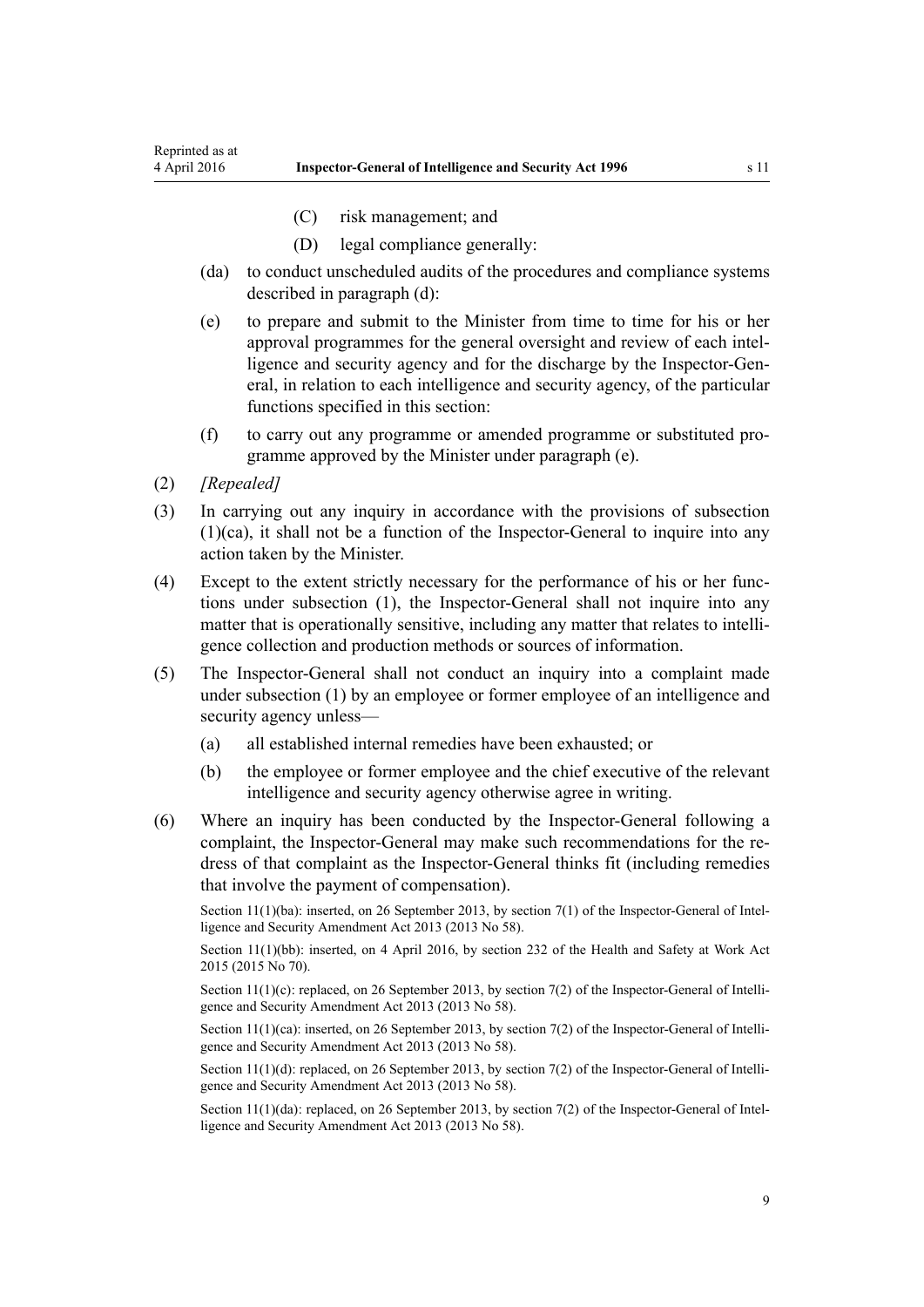<span id="page-9-0"></span>Section 11(2): repealed, on 26 September 2013, by [section 7\(3\)](http://prd-lgnz-nlb.prd.pco.net.nz/pdflink.aspx?id=DLM5495920) of the Inspector-General of Intelligence and Security Amendment Act 2013 (2013 No 58).

Section 11(3): amended, on 26 September 2013, by [section 7\(4\)](http://prd-lgnz-nlb.prd.pco.net.nz/pdflink.aspx?id=DLM5495920) of the Inspector-General of Intelligence and Security Amendment Act 2013 (2013 No 58).

#### **12 Consultation**

- (1) The Inspector-General shall in the exercise of the Inspector-General's functions under this Act have regard to the functions of the Controller and Auditor-General in relation to an intelligence and security agency and may consult with the Controller and Auditor-General in relation to any matter with a view to avoiding inquiries being conducted into that matter by both the Inspector-General and the Controller and Auditor-General.
- (2) The Inspector-General may—
	- (a) consult any of the persons specified in subsection (3) about any matter relating to the functions of the Inspector-General under [section 11](#page-7-0); and
	- (b) despite [section 26\(1\),](#page-19-0) disclose to any of the persons consulted any information that the Inspector-General considers necessary for the purpose of the consultation.

#### (3) The persons are—

- (a) the Controller and Auditor-General:
- (b) an Ombudsman:
- (c) the Privacy Commissioner:
- (d) a Human Rights Commissioner:
- (e) the Independent Police Conduct Authority.

Section 12(2): replaced, on 26 September 2013, by [section 8](http://prd-lgnz-nlb.prd.pco.net.nz/pdflink.aspx?id=DLM5495921) of the Inspector-General of Intelligence and Security Amendment Act 2013 (2013 No 58).

Section 12(3): inserted, on 26 September 2013, by [section 8](http://prd-lgnz-nlb.prd.pco.net.nz/pdflink.aspx?id=DLM5495921) of the Inspector-General of Intelligence and Security Amendment Act 2013 (2013 No 58).

#### **13 Requirements of security**

In carrying out his or her functions, duties, and powers under this Act, the Inspector-General shall, in addition to all other matters to which the Inspector-General may properly have regard, have regard to the requirements of security.

#### **14 Matters occurring before commencement of Act**

Notwithstanding any other provision of this Act, but subject to [section 8](http://prd-lgnz-nlb.prd.pco.net.nz/pdflink.aspx?id=DLM392574) of the New Zealand Security Intelligence Service Amendment Act 1996, the Inspector-General may inquire into any matter that occurred before the commencement of this Act only if—

(a) the Prime Minister has, by notice in writing to the Inspector-General, authorised the Inspector-General to inquire into the matter; or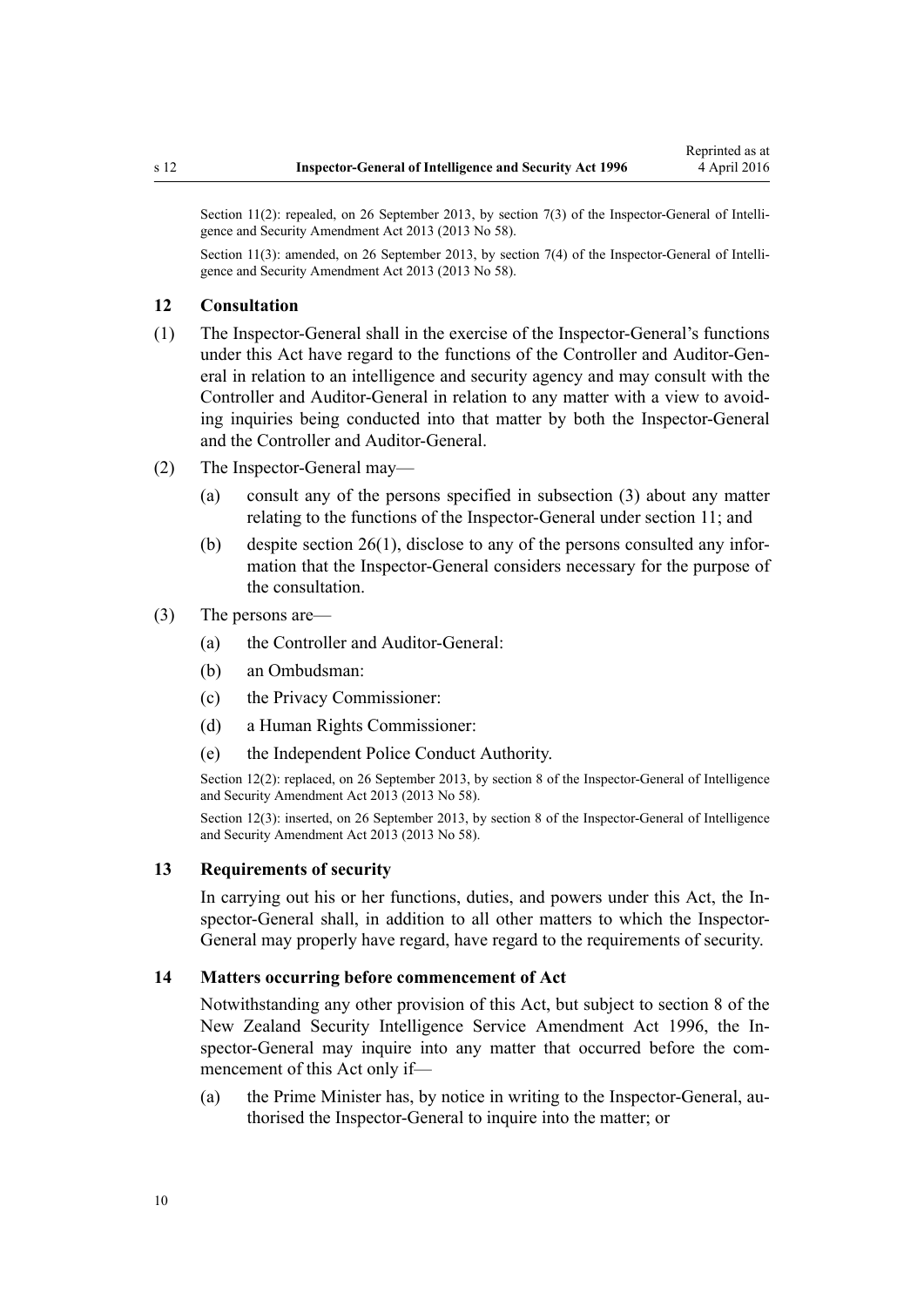<span id="page-10-0"></span>(b) the matter is one that could, before the commencement of this Act, have been inquired into by the Commissioner of Security Appeals if the complainant had made, in relation to that matter, a complaint under [section](http://prd-lgnz-nlb.prd.pco.net.nz/pdflink.aspx?id=DLM392033) [18](http://prd-lgnz-nlb.prd.pco.net.nz/pdflink.aspx?id=DLM392033) of the New Zealand Security Intelligence Service Act 1969.

# **15 Jurisdiction of courts and other agencies not affected**

- (1) For the avoidance of doubt it is hereby declared that the exercise by the Inspector-General of his or her functions under this Act shall not limit the jurisdiction of any court.
- (2) The exercise by the Inspector-General of his or her functions under this Act shall not affect the exercise by any Police employee of any powers which that Police employee may lawfully exercise in relation to an intelligence and security agency or in relation to the chief executive or any employee of an intelligence and security agency.
- (3) Nothing in [section 12](#page-9-0) shall limit the powers, duties, and responsibilities of the Controller and Auditor-General or of the Ombudsmen, the Privacy Commissioner, a Human Rights Commissioner, or the Independent Police Conduct Authority under any enactment.

Section 15(2): amended, on 1 October 2008, by [section 130\(1\)](http://prd-lgnz-nlb.prd.pco.net.nz/pdflink.aspx?id=DLM1102383) of the Policing Act 2008 (2008 No 72).

Section 15(3): amended, on 26 September 2013, by [section 9](http://prd-lgnz-nlb.prd.pco.net.nz/pdflink.aspx?id=DLM5495922) of the Inspector-General of Intelligence and Security Amendment Act 2013 (2013 No 58).

# *Advisory panel*

Heading: inserted, on 26 September 2013, by [section 10](http://prd-lgnz-nlb.prd.pco.net.nz/pdflink.aspx?id=DLM5495923) of the Inspector-General of Intelligence and Security Amendment Act 2013 (2013 No 58).

#### **15A Advisory panel established**

This section establishes an advisory panel.

Section 15A: inserted, on 26 September 2013, by [section 10](http://prd-lgnz-nlb.prd.pco.net.nz/pdflink.aspx?id=DLM5495923) of the Inspector-General of Intelligence and Security Amendment Act 2013 (2013 No 58).

#### **15B Function of advisory panel**

- (1) The function of the advisory panel is to provide advice to the Inspector-General.
- (2) The advisory panel may provide advice—
	- (a) on request from the Inspector-General; or
	- (b) on its own initiative.
- (3) To assist the advisory panel to perform its function,—
	- (a) the advisory panel may ask the Inspector-General to provide information; and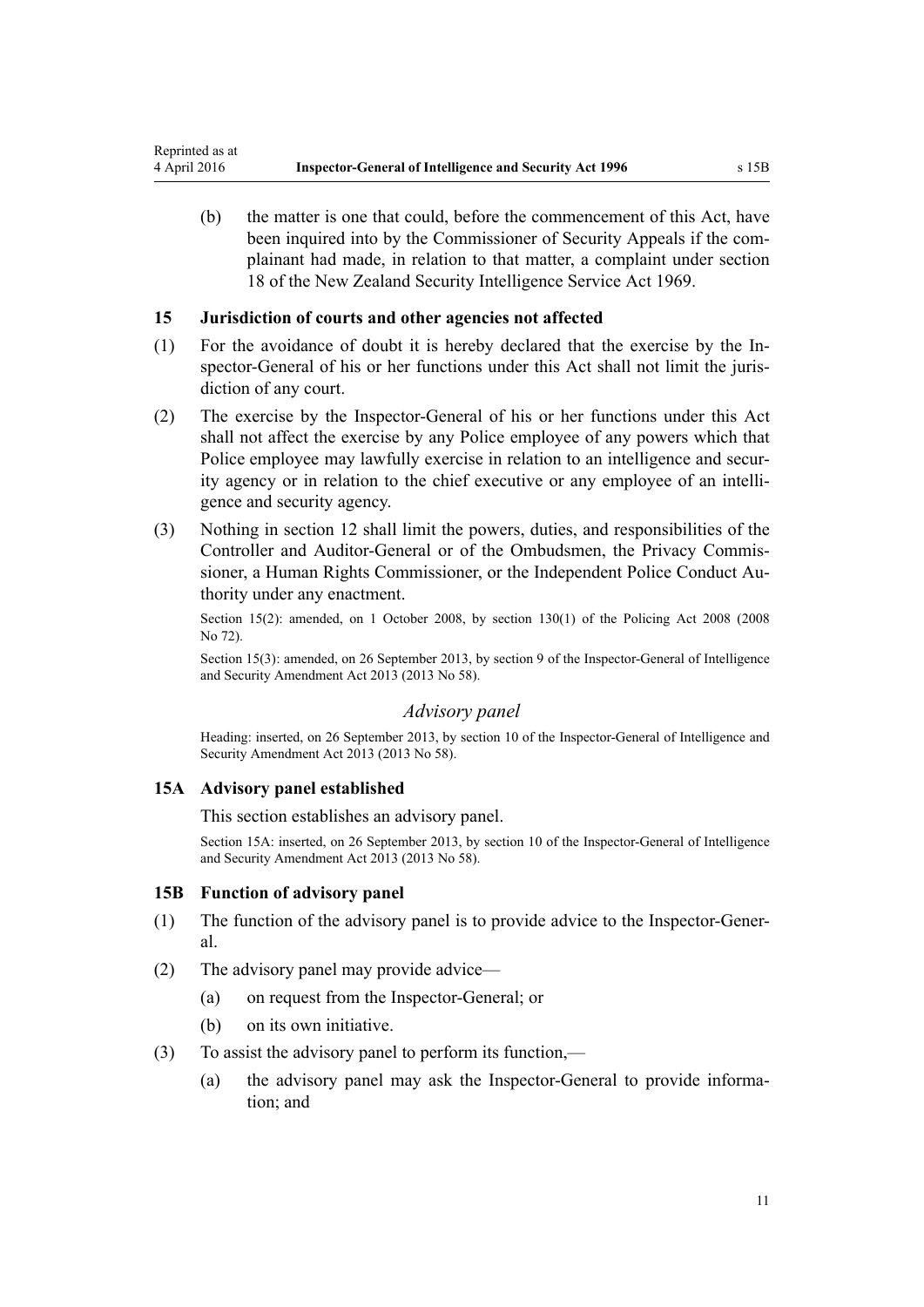- <span id="page-11-0"></span>(b) the Inspector-General may provide information to the advisory panel, whether in response to a request under paragraph (a) or on his or her own initiative.
- (4) The advisory panel may make a report to the Prime Minister on any matter relating to intelligence and security, if the advisory panel considers that the matter should be drawn to the attention of the Prime Minister.

Section 15B: inserted, on 26 September 2013, by [section 10](http://prd-lgnz-nlb.prd.pco.net.nz/pdflink.aspx?id=DLM5495923) of the Inspector-General of Intelligence and Security Amendment Act 2013 (2013 No 58).

#### **15C Membership of advisory panel**

- (1) The advisory panel consists of—
	- (a) 2 members appointed under subsection (2), one of whom must also be appointed as the chairperson of the panel; and
	- (b) the Inspector-General.
- (2) The members and chairperson appointed under this subsection are appointed by the Governor-General on the recommendation of the Prime Minister after consulting the Intelligence and Security Committee.
- (3) One of the members appointed under subsection (2) must be a lawyer within the meaning of the [Lawyers and Conveyancers Act 2006](http://prd-lgnz-nlb.prd.pco.net.nz/pdflink.aspx?id=DLM364938) who has held a practising certificate as a barrister or barrister and solicitor for not less than 7 years.
- (4) Both of the members appointed under subsection (2) must have an appropriate security clearance.
- (5) A member appointed under subsection (2)—
	- (a) holds office for a term not exceeding 5 years; and
	- (b) may from time to time be reappointed; and
	- (c) may at any time resign office by notice in writing to the Prime Minister; and
	- (d) may be removed from office by notice in writing from the Prime Minister for misconduct, inability to perform the functions of office, or neglect of duty.

Section 15C: inserted, on 26 September 2013, by [section 10](http://prd-lgnz-nlb.prd.pco.net.nz/pdflink.aspx?id=DLM5495923) of the Inspector-General of Intelligence and Security Amendment Act 2013 (2013 No 58).

#### **15D Remuneration of appointed members of advisory panel**

- (1) A member of the advisory panel appointed under section  $15C(1)(a)$  is entitled—
	- (a) to receive remuneration not within paragraph (b) for services as a member at a rate and of a kind determined by the Minister in accordance with the fees framework; and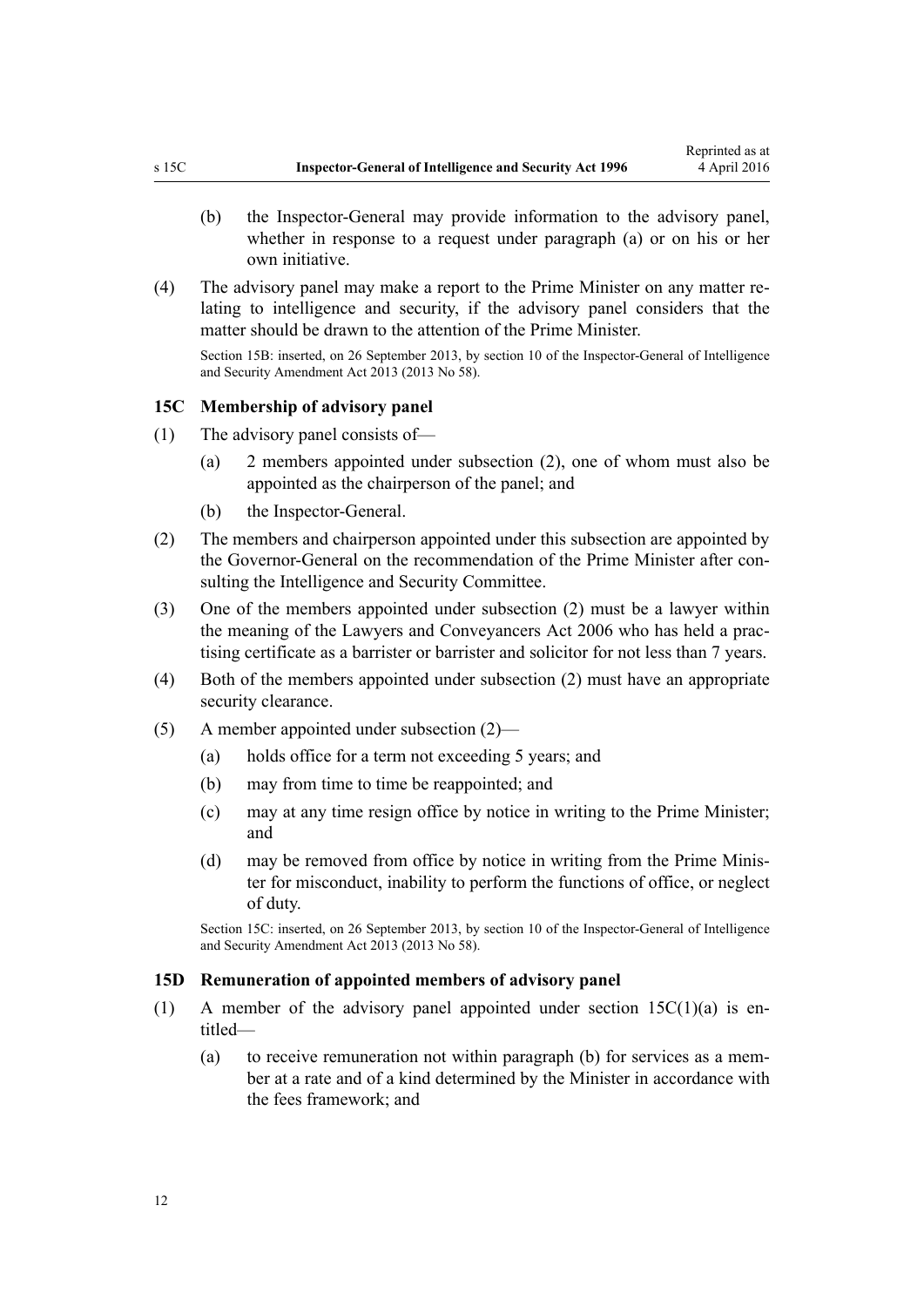- <span id="page-12-0"></span>(b) in accordance with the fees framework, to be reimbursed for actual and reasonable travelling and other expenses incurred in carrying out his or her office as a member.
- (2) For the purposes of subsection (1), **fees framework** means the framework determined by the Government from time to time for the classification and remuneration of statutory and other bodies in which the Crown has an interest. Section 15D: inserted, on 26 September 2013, by [section 10](http://prd-lgnz-nlb.prd.pco.net.nz/pdflink.aspx?id=DLM5495923) of the Inspector-General of Intelligence and Security Amendment Act 2013 (2013 No 58).

# **15E Clerical and secretarial services**

- (1) The Department of the Prime Minister and Cabinet is responsible for providing to the advisory panel the clerical and secretarial services necessary for the advisory panel to perform its function effectively and efficiently.
- (2) A person providing clerical and secretarial services under subsection (1) must have an appropriate security clearance.

Section 15E: inserted, on 26 September 2013, by [section 10](http://prd-lgnz-nlb.prd.pco.net.nz/pdflink.aspx?id=DLM5495923) of the Inspector-General of Intelligence and Security Amendment Act 2013 (2013 No 58).

## **15F Advisory panel to determine own procedure**

The advisory panel may determine its own procedure.

Section 15F: inserted, on 26 September 2013, by [section 10](http://prd-lgnz-nlb.prd.pco.net.nz/pdflink.aspx?id=DLM5495923) of the Inspector-General of Intelligence and Security Amendment Act 2013 (2013 No 58).

## *Complaints*

#### **16 Mode of complaint**

- (1) Every complaint to the Inspector-General shall be made in writing.
- (2) Every complaint shall be addressed to the Inspector-General care of the Registrar or Deputy Registrar of the High Court at Wellington, who shall forward it to the Inspector-General as soon as practicable.
- (3) Notwithstanding any provision in any enactment, where any letter appearing to be written by any person in custody on a charge or after conviction of any offence, or by any patient of any hospital within the meaning of the [Mental](http://prd-lgnz-nlb.prd.pco.net.nz/pdflink.aspx?id=DLM262706) [Health \(Compulsory Assessment and Treatment\) Act 1992](http://prd-lgnz-nlb.prd.pco.net.nz/pdflink.aspx?id=DLM262706), is addressed to the Inspector-General, it shall be immediately forwarded, unopened, to the Inspector-General by the person for the time being in charge of the place or institution where the writer of the letter is detained or of which he or she is a patient.

Compare: 1969 No 24 [s 18\(1\), \(2\)](http://prd-lgnz-nlb.prd.pco.net.nz/pdflink.aspx?id=DLM392033)

#### **17 Power of Inspector-General to refuse to inquire into complaint**

- (1) The Inspector-General may in his or her discretion decide not to inquire into any complaint if, in his or her opinion,—
	- (a) the subject matter of the complaint is trivial; or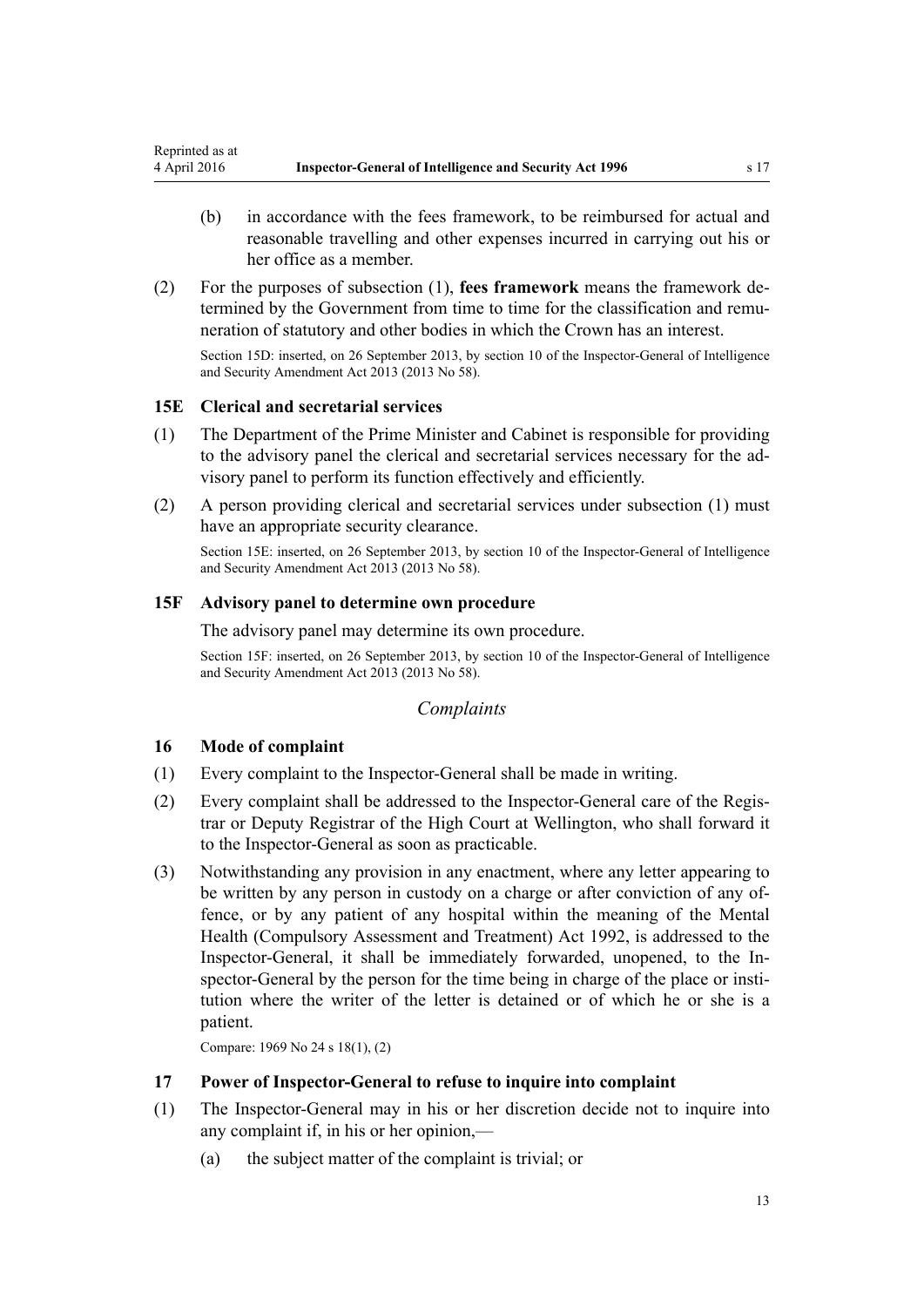- (b) the complaint is frivolous or vexatious or is not made in good faith.
- <span id="page-13-0"></span>(2) If in the course of his or her inquiries it appears to the Inspector-General that—
	- (a) having regard to all the circumstances of the case, further inquiries are unnecessary; or
	- (b) the matter is one which should be heard by a court or tribunal constituted by statute,—

the Inspector-General may refuse to inquire into the matter further.

(3) In any case where the Inspector-General decides not to inquire into a complaint or proceed with his or her inquiries or in any case where the Inspector-General is precluded by [section 14](#page-9-0) from inquiring into a complaint, the Inspector-General shall, as the case may require, advise the complainant of that decision or of the fact that the Inspector-General is so precluded.

Compare: 1969 No 24 [s 19](http://prd-lgnz-nlb.prd.pco.net.nz/pdflink.aspx?id=DLM392036); 1988 No 20 [s 87](http://prd-lgnz-nlb.prd.pco.net.nz/pdflink.aspx?id=DLM130374)

# **18 Disclosures to Inspector-General by employees of intelligence and security agencies**

Where any employee of an intelligence and security agency brings any matter to the attention of the Inspector-General, that employee shall not be subjected by the intelligence and security agency to any penalty or discriminatory treatment of any kind in relation to his or her employment by reason only of having brought that matter to the attention of the Inspector-General unless the Inspector-General determines that in so doing the employee acted otherwise than in good faith.

## *Procedure*

## **19 Proceedings of Inspector-General**

- (1) The Inspector-General, on commencing an inquiry,—
	- (a) shall notify the chief executive of the relevant intelligence and security agency of both the commencement of the inquiry and the nature of the inquiry; and
	- (b) if the inquiry relates to a complaint, shall provide the chief executive with a copy of the complaint.
- (2) Where an inquiry is initiated by the Inspector-General of his or her own motion in accordance with the provisions of section  $11(1)(a)$ , the Inspector-General shall advise the Minister of both the commencement of the inquiry and the nature of the inquiry.
- (3) If the inquiry relates to a complaint, the Inspector-General may require the complainant to give on oath any information relating to the complaint, and may for that purpose administer an oath to the complainant.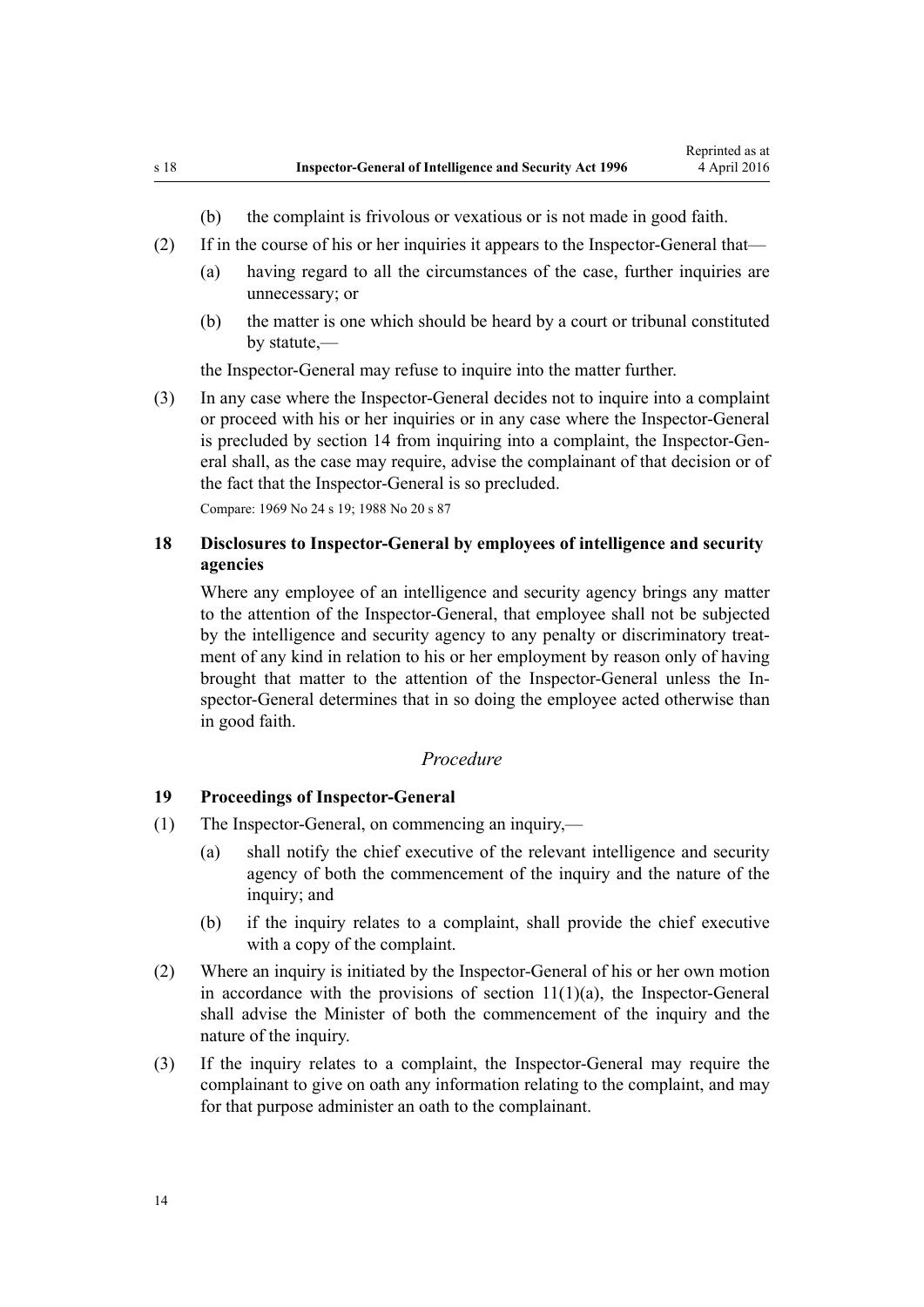- <span id="page-14-0"></span>(4) The Inspector-General shall permit the complainant to be heard, and to be represented by counsel or any other person, and to have other persons testify to the complainant's record, reliability, and character.
- (5) In accordance with the foregoing provisions of this section, the Inspector-General may receive such evidence as the Inspector-General thinks fit, whether admissible in a court of law or not.
- (6) Every inquiry by the Inspector-General shall be conducted in private.
- (7) If at any time during the course of an inquiry it appears to the Inspector-General that there may be sufficient grounds for making any report or recommendation that may adversely affect an intelligence and security agency, or any employee of an intelligence and security agency, or any other person, the Inspector-General shall give to that intelligence and security agency, employee, or person an opportunity to be heard.
- (8) Subject to the provisions of this Act, the Inspector-General shall regulate his or her procedure in such a manner as the Inspector-General thinks fit.
- (9) Except on the ground of lack of jurisdiction, no proceeding, report, or finding of the Inspector-General shall be challenged, reviewed, quashed, or called in question in any court.

Compare: 1969 No 24 [s 20\(1\), \(2\), \(4\), \(5\), \(9\);](http://prd-lgnz-nlb.prd.pco.net.nz/pdflink.aspx?id=DLM392040) 1977 No 50 s 11(3)

#### **20 Powers in relation to security records**

- (1) Subject to [section 26\(3\),](#page-19-0) the Inspector-General shall, for the purposes of any inquiry, have access to all security records which are in the custody or control of an intelligence and security agency and which are, in the opinion of the Inspector-General, relevant to the inquiry.
- (2) Where any security records that are normally kept in the custody of an intelligence and security agency are held by the Inspector-General in the course of an inquiry, the Inspector-General shall ensure that the security records are kept in safe custody in accordance with the requirements applying to the safe custody of security records in the intelligence and security agencies.
- (3) Where the Inspector-General is responsible for the production of any security records that have a security classification, the Inspector-General shall ensure that the security records are kept in safe custody in accordance with the requirements applying to the safe custody of security records in the intelligence and security agencies.

Compare: 1969 No 24 [s 20\(2B\);](http://prd-lgnz-nlb.prd.pco.net.nz/pdflink.aspx?id=DLM392040) 1977 No 50 s 11(1)

## **21 Power of entry**

For the purposes of any inquiry under this Act, the Inspector-General may, after giving notice to the chief executive of an intelligence and security agency of the Inspector-General's intention to do so, enter, at any reasonable time, any premises or place occupied or used by the agency.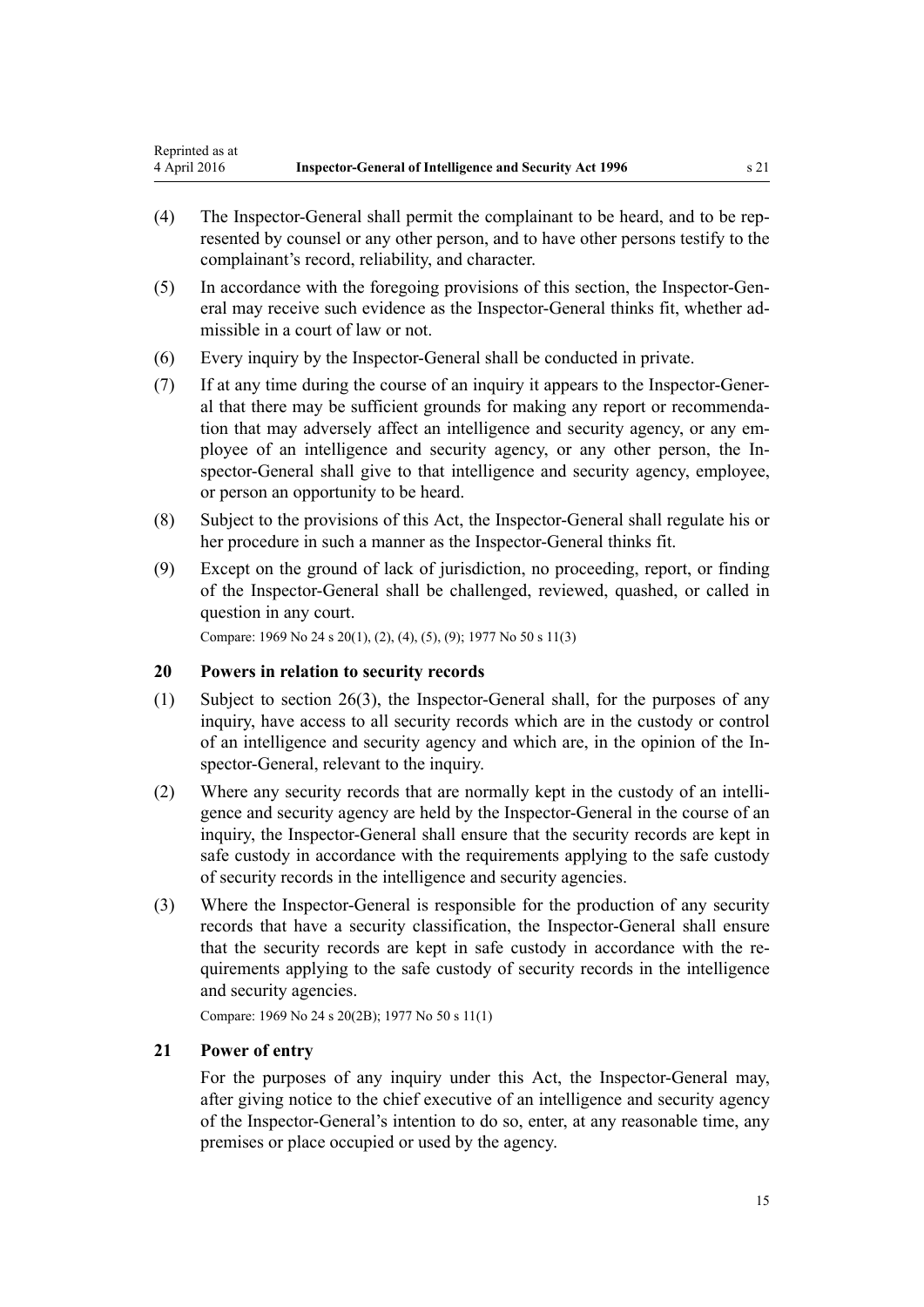# <span id="page-15-0"></span>**22 Power to hear evidence in private**

In conducting any inquiry under section  $11(1)$ , the Inspector-General may hear separately and in private such evidence (if any) as may be tendered by any party to the proceedings and any witnesses whom any party to the proceedings may wish to call if, in the opinion of the Inspector-General,—

- (a) the interests of justice so require; or
- (b) to do otherwise—
	- (i) would be likely to prejudice 1 or more of the interests referred to in section  $26(3)(a)$ ; or
	- (ii) would be likely to prejudice the privacy of any individual.

Compare: 1969 No 24 [s 20\(3\)](http://prd-lgnz-nlb.prd.pco.net.nz/pdflink.aspx?id=DLM392040)

## **23 Powers of Inspector-General in relation to inquiries**

- (1) The Inspector-General may require any person who, in the Inspector-General's opinion, is able to give information relating to any matter to which an inquiry relates to furnish such information, and to produce such documents or things in the possession or under the control of that person, as in the opinion of the Inspector-General are relevant to the subject matter of the inquiry.
- (2) The Inspector-General may summon and examine on oath any person who in the opinion of the Inspector-General is able to give any information relating to any matter to which an inquiry relates, and may for the purpose administer an oath to any person so summoned.
- (3) Every such examination by the Inspector-General shall be deemed to be a judicial proceeding within the meaning of [section 108](http://prd-lgnz-nlb.prd.pco.net.nz/pdflink.aspx?id=DLM328793) of the Crimes Act 1961 (which relates to perjury).
- (4) Subject to subsection (5), every person who appears as a witness before the Inspector-General shall have the same privileges in relation to the giving of information, the answering of questions, and the production of documents and papers and things as witnesses have in courts of law.
- (5) Where any person is bound by the provisions of any enactment (being an Act of Parliament or any regulations made by Order in Council) to maintain secrecy in relation to, or not to disclose, any matter, compliance by that person with a requirement of the Inspector-General (being a requirement made pursuant to subsection (1)) is not a breach of the relevant obligation of secrecy or non-disclosure or of the enactment by which that obligation is imposed.
- (6) Witnesses' fees, allowances, and travelling expenses according to the scales for the time being prescribed by regulations made under the [Criminal Procedure](http://prd-lgnz-nlb.prd.pco.net.nz/pdflink.aspx?id=DLM3359902) [Act 2011](http://prd-lgnz-nlb.prd.pco.net.nz/pdflink.aspx?id=DLM3359902)—
	- (a) shall be paid by the Inspector-General to any person who appears as a witness before the Inspector-General pursuant to a summons under subsection (2); and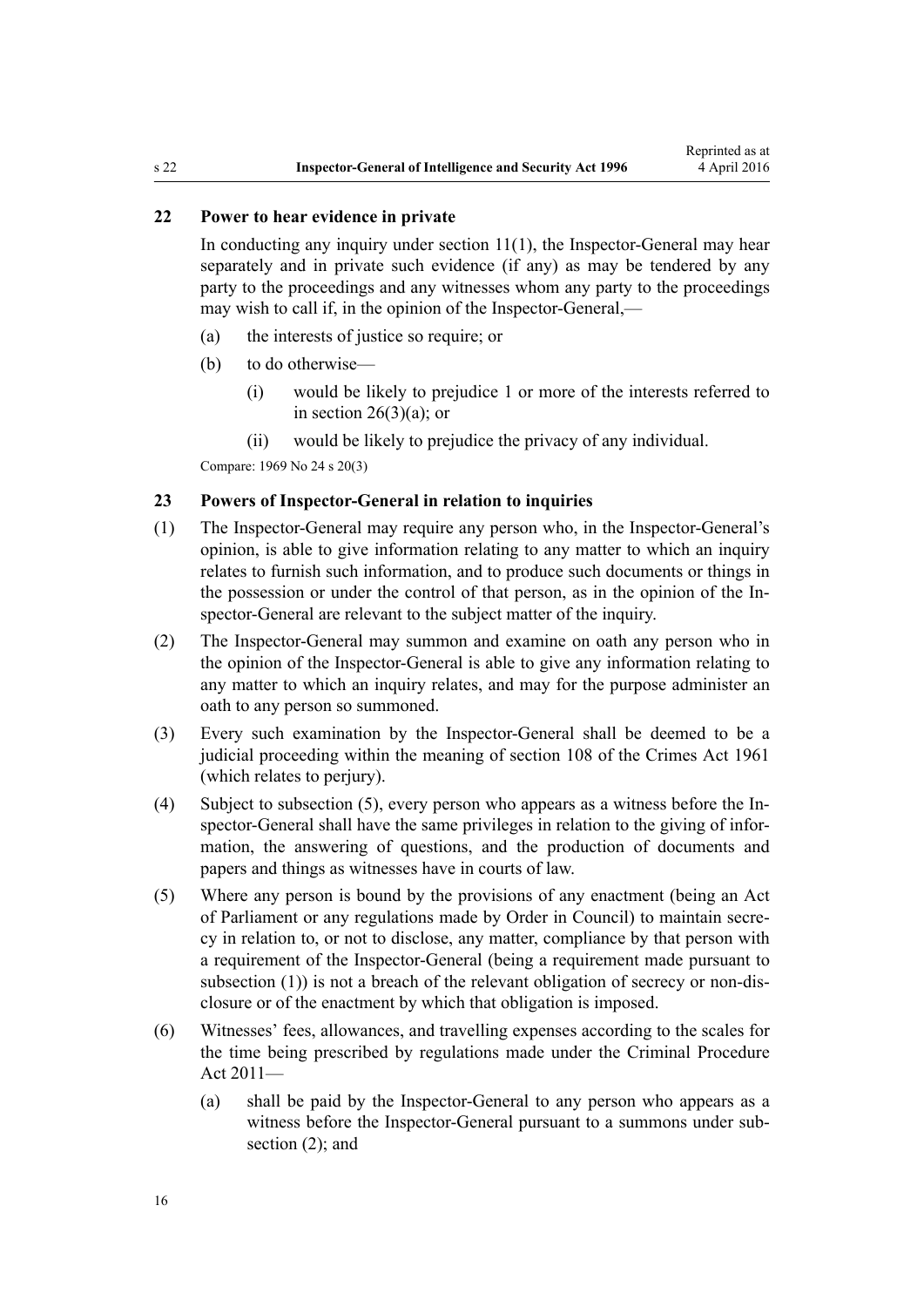<span id="page-16-0"></span>(b) may, if the Inspector-General so decides, be paid by the Inspector-General to any other person who appears as a witness before the Inspector-General;—

and those regulations, with all necessary modifications, shall apply accordingly.

- (7) For the purposes of this section the Inspector-General shall have the powers of a court under any such regulations to fix or disallow, in whole or in part, or increase the amounts payable thereunder.
- (8) Every person commits an offence and is liable on conviction to a fine not exceeding \$5,000 who—
	- (a) without lawful justification or excuse, wilfully obstructs, hinders, or resists the Inspector-General or any other person in the exercise of his or her powers under this Act:
	- (b) without lawful justification or excuse, refuses or wilfully fails to comply with any lawful requirement of the Inspector-General or any other person under this Act:
	- (c) wilfully makes any false statement to or misleads or attempts to mislead the Inspector-General or any other person in the exercise of his or her powers under this Act.

Compare: 1969 No 24 [s 20\(6\), \(8\);](http://prd-lgnz-nlb.prd.pco.net.nz/pdflink.aspx?id=DLM392040) 1977 No 50 s 11(2)

Section 23(5): amended, on 5 August 2013, by [section 77\(3\)](http://prd-lgnz-nlb.prd.pco.net.nz/pdflink.aspx?id=DLM2998633) of the Legislation Act 2012 (2012 No 119).

Section 23(6): amended, on 1 July 2013, by [section 413](http://prd-lgnz-nlb.prd.pco.net.nz/pdflink.aspx?id=DLM3360714) of the Criminal Procedure Act 2011 (2011) No 81).

Section 23(8): amended, on 1 July 2013, by [section 413](http://prd-lgnz-nlb.prd.pco.net.nz/pdflink.aspx?id=DLM3360714) of the Criminal Procedure Act 2011 (2011 No 81).

#### **24 Proceedings privileged**

- (1) Subject to subsection (2),—
	- (a) no proceedings, civil or criminal, may be brought against the Inspector-General, an appointed member of the advisory panel, or against any employee of the Inspector-General, for anything done or reported or said by the Inspector-General, appointed member, or employee in the course of the exercise or intended exercise of their functions under this Act, unless it is shown that the Inspector-General, appointed member, or employee acted in bad faith:
	- (b) neither the Inspector-General nor an appointed member of the advisory panel nor any employee of the Inspector-General nor any person who has held the appointment of Inspector-General or who has been an appointed member of the advisory panel or who has been an employee of the Inspector-General is to be called to give evidence in any court, or in any proceedings of a judicial nature, in respect of anything coming to his or her knowledge in the exercise of his or her functions under this Act.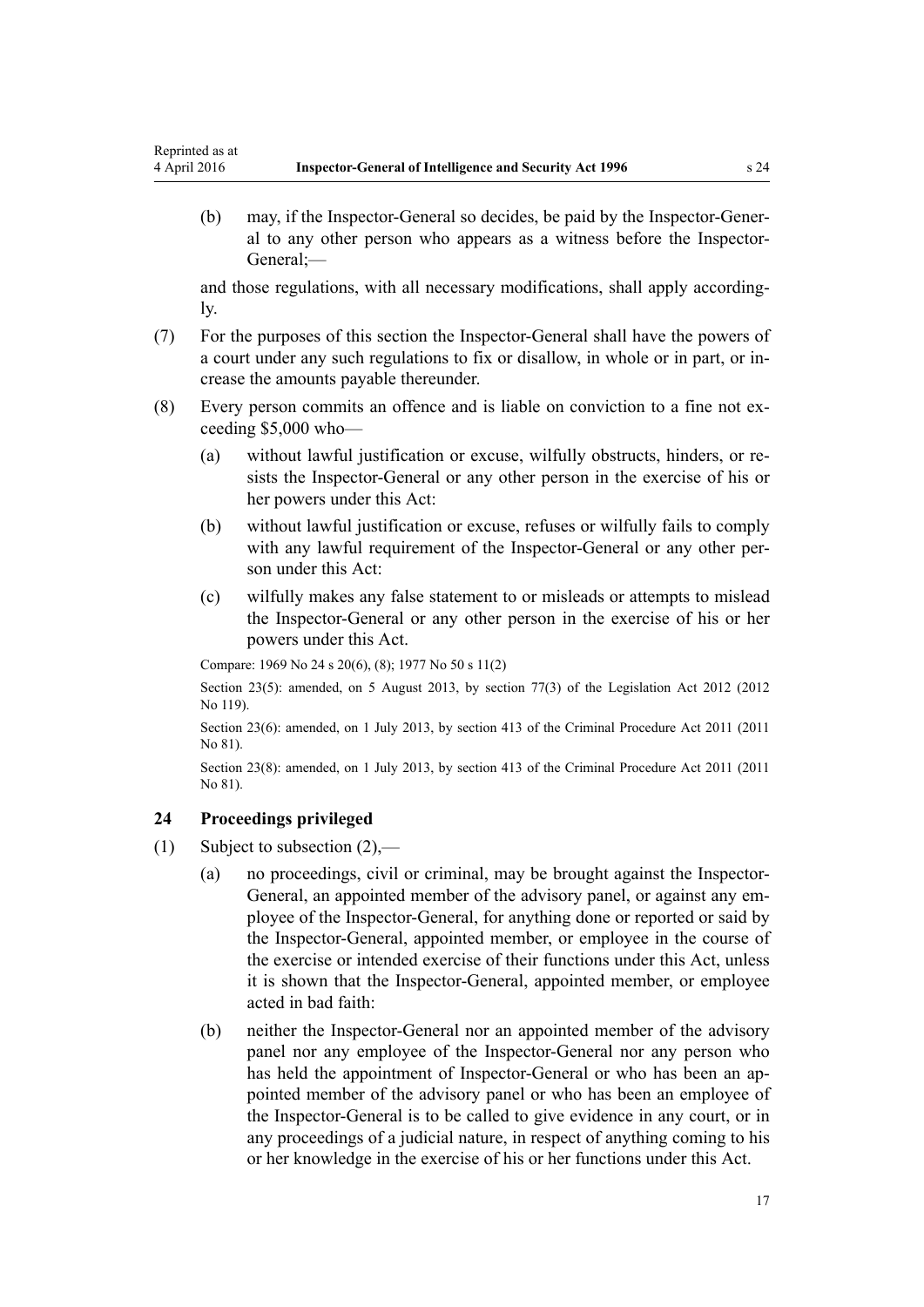- <span id="page-17-0"></span>(2) Nothing in subsection (1) applies in respect of proceedings for—
	- (a) an offence against [section 28](#page-21-0) of this Act; or
	- (b) an offence against [section 78](http://prd-lgnz-nlb.prd.pco.net.nz/pdflink.aspx?id=DLM328526) or [section 78A\(1\)](http://prd-lgnz-nlb.prd.pco.net.nz/pdflink.aspx?id=DLM328528) or [section 105](http://prd-lgnz-nlb.prd.pco.net.nz/pdflink.aspx?id=DLM328753) or [section](http://prd-lgnz-nlb.prd.pco.net.nz/pdflink.aspx?id=DLM328755) [105A](http://prd-lgnz-nlb.prd.pco.net.nz/pdflink.aspx?id=DLM328755) or [section 105B](http://prd-lgnz-nlb.prd.pco.net.nz/pdflink.aspx?id=DLM328758) of the Crimes Act 1961; or
	- (c) the offence of conspiring to commit an offence against [section 78](http://prd-lgnz-nlb.prd.pco.net.nz/pdflink.aspx?id=DLM328526) or [sec](http://prd-lgnz-nlb.prd.pco.net.nz/pdflink.aspx?id=DLM328528)[tion 78A\(1\)](http://prd-lgnz-nlb.prd.pco.net.nz/pdflink.aspx?id=DLM328528) or [section 105](http://prd-lgnz-nlb.prd.pco.net.nz/pdflink.aspx?id=DLM328753) or [section 105A](http://prd-lgnz-nlb.prd.pco.net.nz/pdflink.aspx?id=DLM328755) or [section 105B](http://prd-lgnz-nlb.prd.pco.net.nz/pdflink.aspx?id=DLM328758) of the Crimes Act 1961; or
	- (d) the offence of attempting to commit an offence against [section 78](http://prd-lgnz-nlb.prd.pco.net.nz/pdflink.aspx?id=DLM328526) or [sec](http://prd-lgnz-nlb.prd.pco.net.nz/pdflink.aspx?id=DLM328528)[tion 78A\(1\)](http://prd-lgnz-nlb.prd.pco.net.nz/pdflink.aspx?id=DLM328528) or [section 105](http://prd-lgnz-nlb.prd.pco.net.nz/pdflink.aspx?id=DLM328753) or [section 105A](http://prd-lgnz-nlb.prd.pco.net.nz/pdflink.aspx?id=DLM328755) or [section 105B](http://prd-lgnz-nlb.prd.pco.net.nz/pdflink.aspx?id=DLM328758) of the Crimes Act 1961.
- (3) Anything said or any information given or any document or thing produced by any person in the course of any inquiry by or proceedings before the Inspector-General under this Act shall be privileged in the same manner as if the inquiry or proceedings were proceedings in a court.

Compare: 1969 No 24 [s 24](http://prd-lgnz-nlb.prd.pco.net.nz/pdflink.aspx?id=DLM392056); 1987 No 8 [s 25\(1\);](http://prd-lgnz-nlb.prd.pco.net.nz/pdflink.aspx?id=DLM101353) 1993 No 28 [s 129\(1\)](http://prd-lgnz-nlb.prd.pco.net.nz/pdflink.aspx?id=DLM298439)

Section 24(1): replaced, on 26 September 2013, by [section 11](http://prd-lgnz-nlb.prd.pco.net.nz/pdflink.aspx?id=DLM5495932) of the Inspector-General of Intelligence and Security Amendment Act 2013 (2013 No 58).

#### **25 Reports in relation to inquiries**

- (1) On completion of an inquiry, the Inspector-General shall prepare a written report containing his or her conclusions and recommendations and shall forward such report to the Minister and to the chief executive of the intelligence and security agency to which the inquiry relates.
- (2) Where an inquiry has been conducted by the Inspector-General following a complaint, the Inspector-General shall also advise the complainant of his or her conclusions in terms that will not prejudice the security or defence of New Zealand or the international relations of the Government of New Zealand.
- (3) If, in the course of the Inspector-General's inquiries, the Inspector-General is of the opinion that there is evidence of a breach of duty or misconduct by an employee of an intelligence and security agency, the Inspector-General shall inform the chief executive and the Minister immediately.
- (4) On completion of an inquiry, all documents and material relating to that inquiry which the Inspector-General has obtained from an intelligence and security agency shall be returned by the Inspector-General to that agency and all other papers, documents, or records relating to that inquiry in the possession of the Inspector-General and all copies of the Inspector-General's report shall be kept in safe custody in accordance with the requirements applying to the safe custody of documents in the intelligence and security agencies or disposed of by the Inspector-General in accordance with the requirements applying to the disposal of documents by the intelligence and security agencies.
- (5) The Inspector-General may report to the Minister—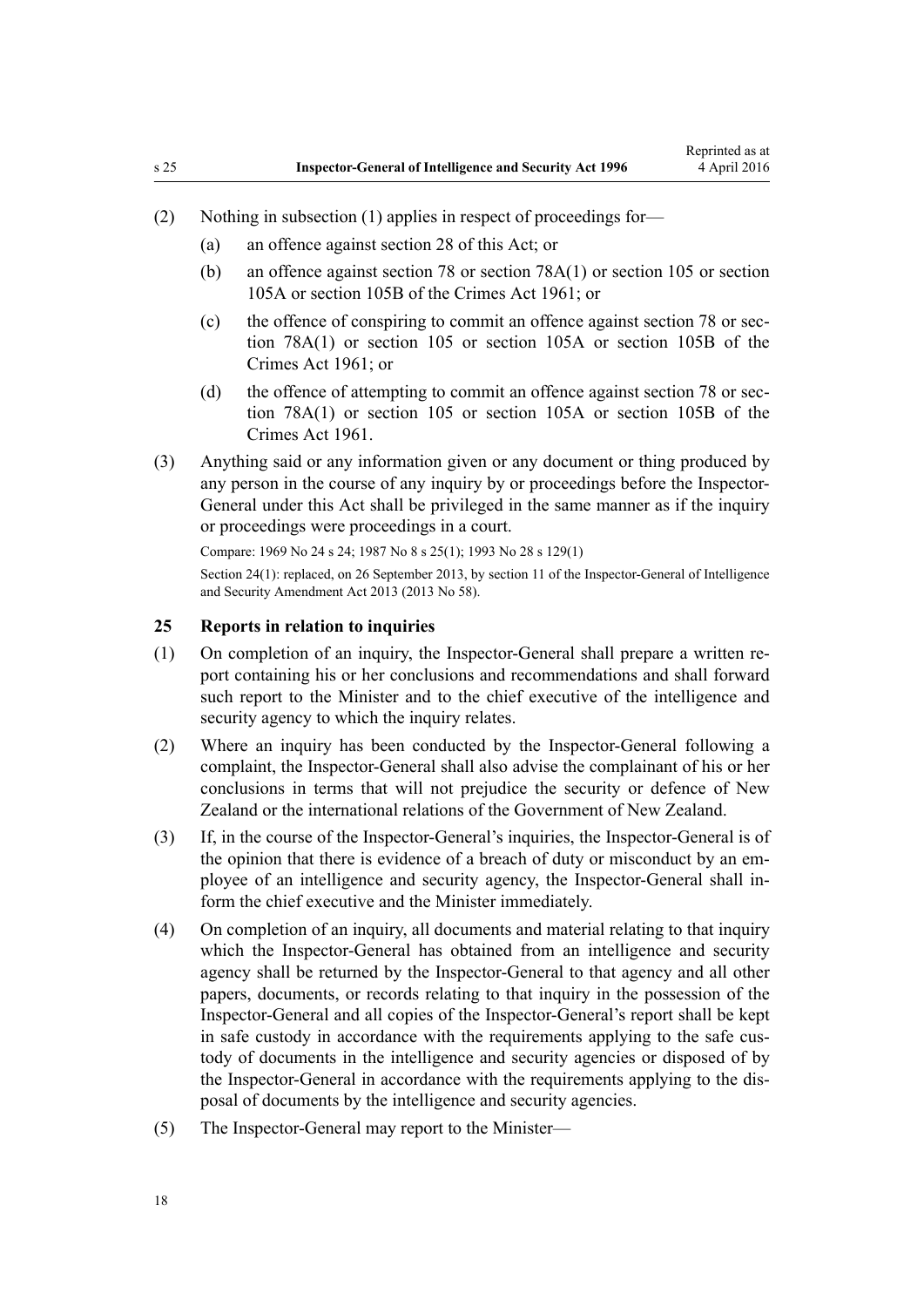- <span id="page-18-0"></span>(a) on the compliance by an intelligence and security agency with the Inspector-General's recommendations as the result of an inquiry by the Inspector-General; and
- (b) on the adequacy of any remedial or preventative measures taken by an intelligence and security agency following such inquiry.
- (6) As soon as practicable after receiving a report from the Inspector-General, the Minister—
	- (a) must provide his or her response to the Inspector-General and the chief executive of the intelligence and security agency concerned; and
	- (b) may provide his or her response to the Intelligence and Security Committee.
- (7) Subsection (6) does not apply to the extent that a report relates to employment matters or security clearance issues.
- (8) For the purposes of this section,—
	- (a) the Inspector-General may, after consulting the chief executive of the intelligence and security agency concerned, determine the security classification of a report prepared under this section; and
	- (b) any matter quoted or summarised in the report must be given a security classification not less than the security classification of the matter quoted or summarised.

Compare: 1969 No 24 [s 21](http://prd-lgnz-nlb.prd.pco.net.nz/pdflink.aspx?id=DLM392048); 1977 No 50 s 13

Section 25(6): inserted, on 26 September 2013, by [section 12](http://prd-lgnz-nlb.prd.pco.net.nz/pdflink.aspx?id=DLM5495933) of the Inspector-General of Intelligence and Security Amendment Act 2013 (2013 No 58).

Section 25(7): inserted, on 26 September 2013, by [section 12](http://prd-lgnz-nlb.prd.pco.net.nz/pdflink.aspx?id=DLM5495933) of the Inspector-General of Intelligence and Security Amendment Act 2013 (2013 No 58).

Section 25(8): inserted, on 26 September 2013, by [section 12](http://prd-lgnz-nlb.prd.pco.net.nz/pdflink.aspx?id=DLM5495933) of the Inspector-General of Intelligence and Security Amendment Act 2013 (2013 No 58).

# **25A Publication of Inspector-General's reports under section 25**

- (1) As soon as practicable after forwarding a report as required by [section 25\(1\)](#page-17-0), the Inspector-General must make a copy of the report publicly available on an Internet site maintained by or on behalf of the Inspector-General.
- (2) However, the Inspector-General must not, in the copy of a report made publicly available under subsection (1), disclose—
	- (a) information the public disclosure of which would be likely to prejudice the entrusting of information to the Government of New Zealand on a basis of confidence—
		- (i) by the government of any other country or any agency of such a government; or
		- (ii) by any international organisation; or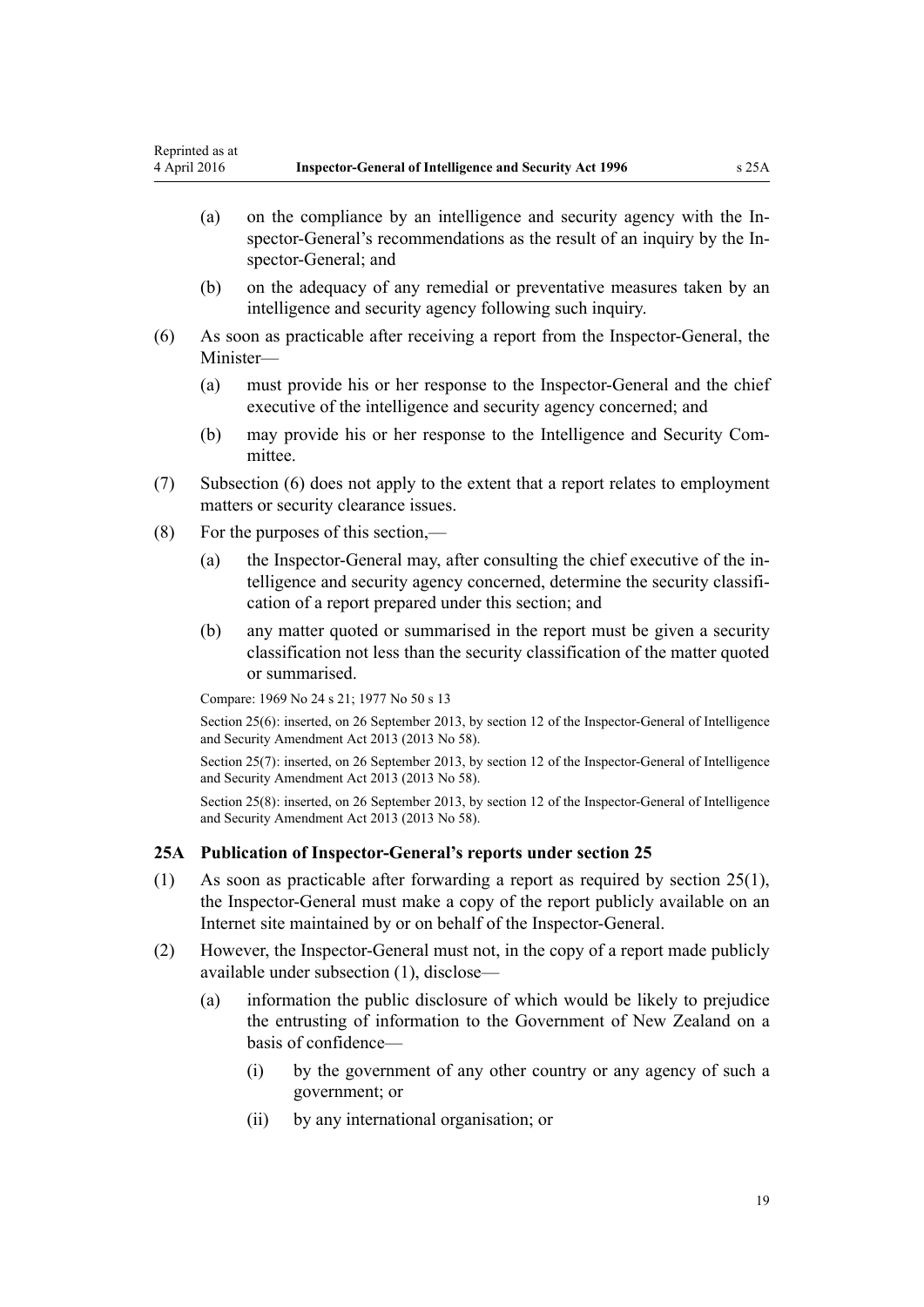- <span id="page-19-0"></span>(b) information the public disclosure of which would be likely to endanger the safety of any person; or
- (c) the identity of any person who is or has been an officer, employee, or agent of an intelligence and security agency other than the chief executive, or any information from which the identity of such a person could reasonably be inferred; or
- (d) information the public disclosure of which would be likely to prejudice—
	- (i) the continued discharge of the functions of an intelligence and security agency; or
	- (ii) the security or defence of New Zealand or the international relations of the Government of New Zealand; or
- (e) any information about employment matters or security clearance issues.

Section 25A: inserted, on 26 September 2013, by [section 13](http://prd-lgnz-nlb.prd.pco.net.nz/pdflink.aspx?id=DLM5495934) of the Inspector-General of Intelligence and Security Amendment Act 2013 (2013 No 58).

#### **26 Disclosure**

- (1) Subject to the provisions of this Act, the Inspector-General and an appointed member of the advisory panel and any person employed on the staff of the Inspector-General and any person assisting the Inspector-General shall not disclose to any person any security records or other official information whatsoever relating to the activities of an intelligence and security agency.
- (2) Nothing in subsection (1) shall limit the disclosure to the Minister of information concerning the activities of an intelligence and security agency.
- (3) Subject to subsection (4), where the Minister certifies—
	- (a) that the disclosure either to or by the Inspector-General of any security records or any other official information would be likely—
		- (i) to prejudice the security or defence of New Zealand or the international relations of the Government of New Zealand; or
		- (ii) to prejudice the entrusting of information to the Government of New Zealand on a basis of confidence by the government of any other country or any agency of such a government; or
		- (iii) to prejudice the entrusting of information to the Government of New Zealand on a basis of confidence by any international organisation; or
		- (iv) to endanger the safety of any person; and
	- (b) that such disclosure—
		- (i) should not be made; or
		- (ii) should be made only on such terms and conditions as are, in the Minister's opinion, necessary in the interests of security,—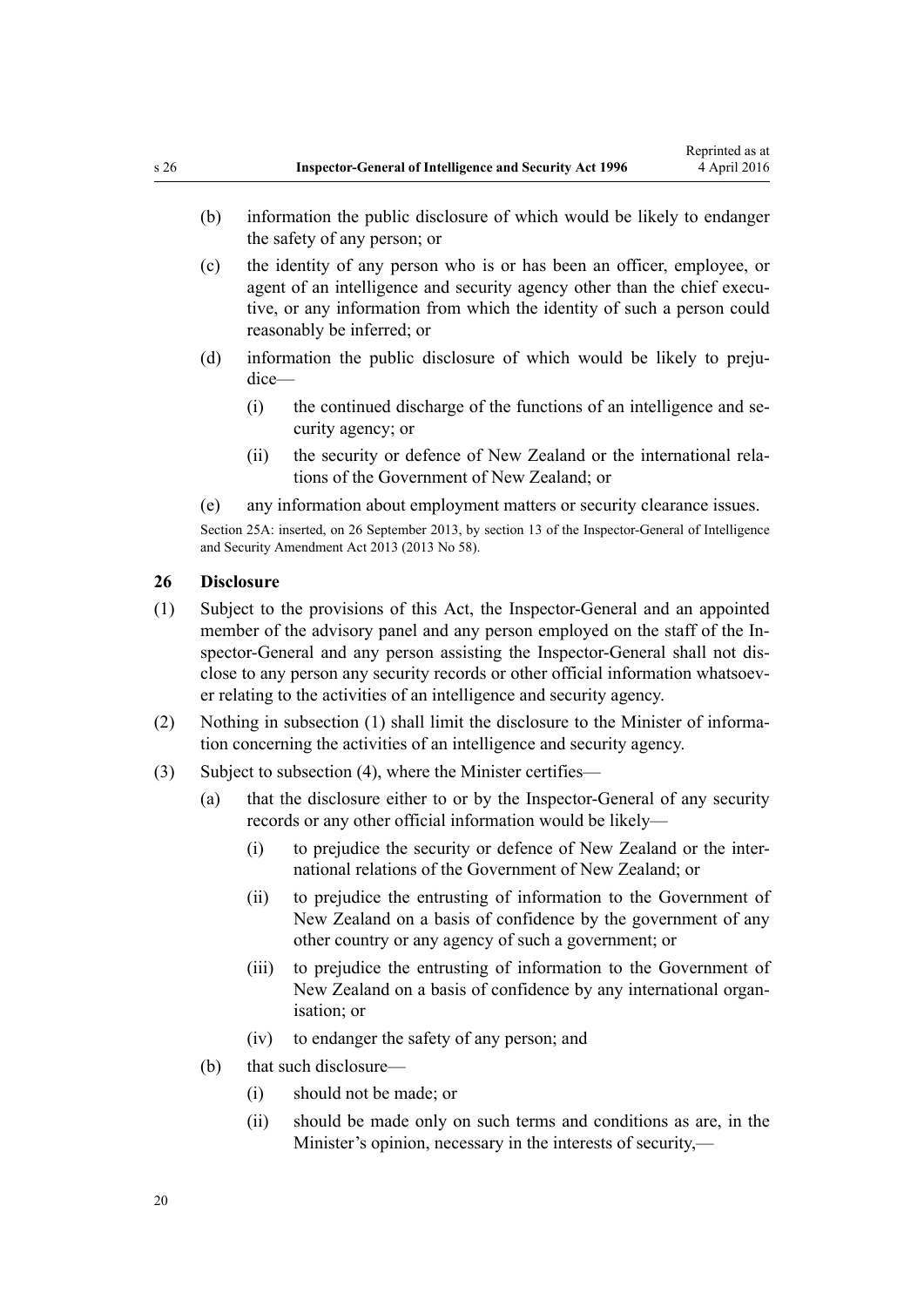the Inspector-General shall act in accordance with the certificate.

- <span id="page-20-0"></span>(4) The Minister shall not exercise his or her power under subsection (3) until the Inspector-General has consulted with—
	- (a) the chief executive of the relevant intelligence and security agency; and
	- (b) any other person (not being, in the case of a complaint, the complainant) capable of assisting in the determination of the circumstances and information relevant to the inquiry, being circumstances and information that should not in the interests of security be disclosed in the course of or in relation to the inquiry.

Compare: 1969 No 24 [s 20A\(1\)](http://prd-lgnz-nlb.prd.pco.net.nz/pdflink.aspx?id=DLM392045); 1977 No 50 s 12

Section 26(1): amended, on 26 September 2013, by [section 14](http://prd-lgnz-nlb.prd.pco.net.nz/pdflink.aspx?id=DLM5495936) of the Inspector-General of Intelligence and Security Amendment Act 2013 (2013 No 58).

# **27 Reports by Inspector-General**

- (1) As soon as practicable after the end of each year ending with 30 June, the Inspector-General shall furnish a report of the Inspector-General's operations during that year to—
	- (a) each Minister who is responsible for an intelligence and security agency; and
	- (b) the Prime Minister.
- (2) The report shall—
	- (a) specify the number of inquiries undertaken by the Inspector-General during the year; and
	- (b) contain a brief description of the outcome of each inquiry; and
	- (ba) certify the extent to which each intelligence and security agency's compliance systems are sound; and
	- (c) contain such other information as the Inspector-General believes it is necessary, in order to fulfil the object of this Act, to make available to the Ministers specified in subsection (1).
- (3) The Prime Minister shall, as soon as practicable after receiving a report under subsection (1), present a copy of the report to the House of Representatives, together with a statement as to whether any matter has, under subsection (4), been excluded from that copy.
- (4) If it appears to the Prime Minister, after consultation with the Inspector-General, that the publication of any matter in an annual report would be likely—
	- (a) to prejudice the security or defence of New Zealand or the international relations of the Government of New Zealand; or
	- (b) to prejudice the entrusting of information to the Government of New Zealand on a basis of confidence by the government of any other country or any agency of such a government; or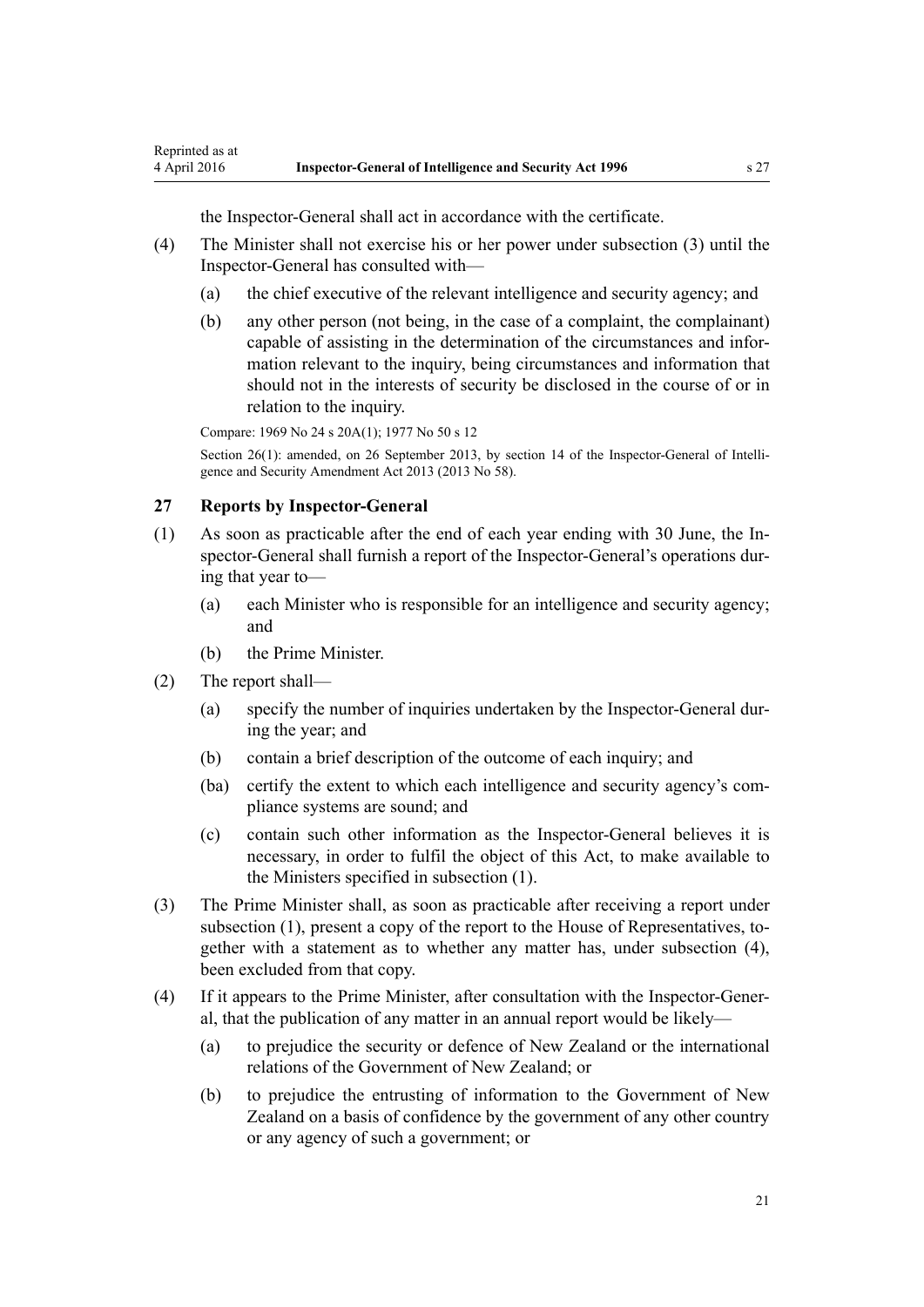- <span id="page-21-0"></span>(c) to prejudice the entrusting of information to the Government of New Zealand on a basis of confidence by any international organisation; or
- (d) to endanger the safety of any person,—

the Prime Minister may exclude that matter from the copy of the report to be presented to the House of Representatives.

- (5) The Prime Minister shall provide the Leader of the Opposition with a copy of the report furnished to the Prime Minister under subsection (1).
- (6) Where the copy supplied to the Leader of the Opposition under subsection (5) contains matter excluded by the Prime Minister, under subsection (4), from the copy presented to the House of Representatives, the Leader of the Opposition shall not disclose that matter to any other person.
- (6A) As soon as practicable after a copy of the report is presented to the House of Representatives under subsection (3), the Inspector-General must make a copy of the report (as presented to the House of Representatives) publicly available on an Internet site maintained by or on behalf of the Inspector-General.
- (7) The Inspector-General may at any time, with the concurrence of the Prime Minister, report either generally or in respect of any particular matter to the Intelligence and Security Committee established by [section 5](http://prd-lgnz-nlb.prd.pco.net.nz/pdflink.aspx?id=DLM392266) of the Intelligence and Security Committee Act 1996.

Section 27(2)(ba): inserted, on 26 September 2013, by [section 15\(1\)](http://prd-lgnz-nlb.prd.pco.net.nz/pdflink.aspx?id=DLM5495937) of the Inspector-General of Intelligence and Security Amendment Act 2013 (2013 No 58).

Section 27(3): amended, on 26 September 2013, by [section 15\(2\)](http://prd-lgnz-nlb.prd.pco.net.nz/pdflink.aspx?id=DLM5495937) of the Inspector-General of Intelligence and Security Amendment Act 2013 (2013 No 58).

Section 27(4): amended, on 26 September 2013, by [section 15\(3\)](http://prd-lgnz-nlb.prd.pco.net.nz/pdflink.aspx?id=DLM5495937) of the Inspector-General of Intelligence and Security Amendment Act 2013 (2013 No 58).

Section 27(6): amended, on 26 September 2013, by [section 15\(3\)](http://prd-lgnz-nlb.prd.pco.net.nz/pdflink.aspx?id=DLM5495937) of the Inspector-General of Intelligence and Security Amendment Act 2013 (2013 No 58).

Section 27(6A): inserted, on 26 September 2013, by [section 15\(4\)](http://prd-lgnz-nlb.prd.pco.net.nz/pdflink.aspx?id=DLM5495937) of the Inspector-General of Intelligence and Security Amendment Act 2013 (2013 No 58).

## **28 Secrecy**

- (1) No person who is, or has at any time been, the Inspector-General or an appointed member of the advisory panel or an employee of the Inspector-General or a person assisting the Inspector-General shall, either directly or indirectly, except in the performance of that person's functions or duties or in the exercise of that person's powers under this Act,—
	- (a) make a record of, or disclose to any person, any information acquired by reason of the person holding or acting in that office; or
	- (b) make use of any such information.
- (2) Nothing in subsection (1) applies in relation to the disclosure or use of any information after its disclosure or use has been approved in writing by the Minister.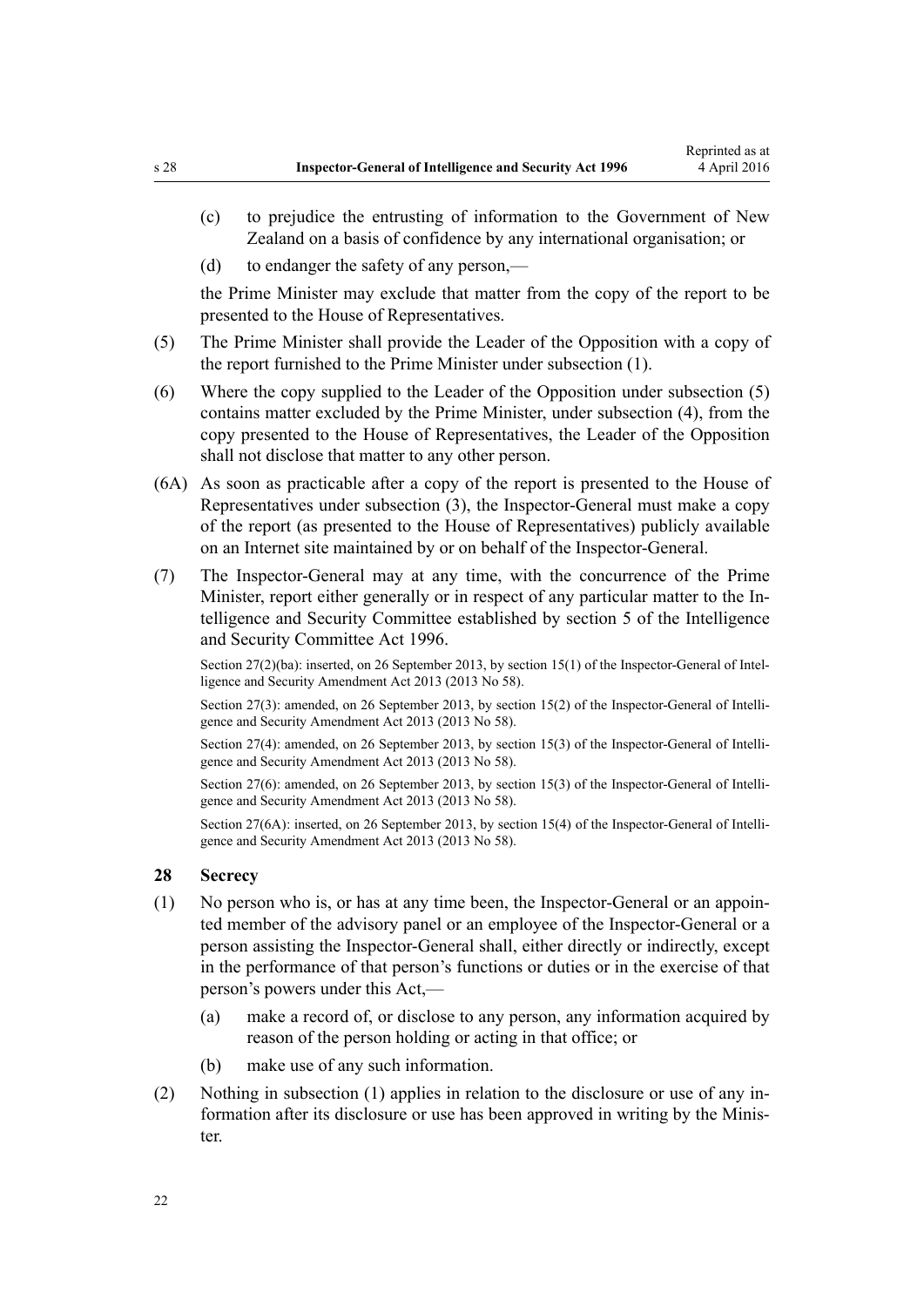- <span id="page-22-0"></span>(3) Every person commits an offence and is liable on conviction to imprisonment for a term not exceeding 2 years or a fine not exceeding \$10,000 or to both, who acts in contravention of subsection (1).
- (4) The Inspector-General and any employee of the Inspector-General shall be deemed for the purposes of [sections 105](http://prd-lgnz-nlb.prd.pco.net.nz/pdflink.aspx?id=DLM328753) and [105A](http://prd-lgnz-nlb.prd.pco.net.nz/pdflink.aspx?id=DLM328755) of the Crimes Act 1961 to be officials.
- (5) No prosecution for an offence against this section shall be commenced except with the leave of the Attorney-General.
- (6) *Amendment(s) incorporated in the [Act\(s\).](http://prd-lgnz-nlb.prd.pco.net.nz/pdflink.aspx?id=DLM311185)*

Section 28(1): amended, on 26 September 2013, by [section 16](http://prd-lgnz-nlb.prd.pco.net.nz/pdflink.aspx?id=DLM5495938) of the Inspector-General of Intelligence and Security Amendment Act 2013 (2013 No 58).

Section 28(3): amended, on 1 July 2013, by [section 413](http://prd-lgnz-nlb.prd.pco.net.nz/pdflink.aspx?id=DLM3360714) of the Criminal Procedure Act 2011 (2011) No 81).

## **29 Publication**

- (1) Except with the written consent of the Minister, no report or account of any inquiry by the Inspector-General, or any complaint before the Inspector-General, or any decision of the Inspector-General or the Minister relating to such inquiry or complaint shall be published in any newspaper or other document or broadcast by radio or television or otherwise distributed or disclosed in any manner whatsoever, unless the report or account is confined.—
	- (a) in the case of a complaint, to advice provided to the complainant by the Inspector-General in accordance with [section 25\(2\);](#page-17-0) and
	- (b) in any other case, to material that the Inspector-General has approved for release (the approval being an approval given in writing after the Inspector-General has consulted, in relation to security requirements, with the chief executive of the intelligence and security agency to which the inquiry or complaint relates).
- (2) No person contravenes subsection (1) by reason only of publishing, or broadcasting, or distributing, or disclosing the fact that any inquiry has been conducted by the Inspector-General.
- (3) Every person commits an offence who publishes or broadcasts or causes to be published or broadcast or otherwise distributes or discloses any report or account in contravention of subsection (1).
- (4) Every person who commits an offence against subsection (3) is liable on conviction—
	- (a) in the case of a company or other corporation, to a fine not exceeding \$50,000; and
	- (b) in the case of a natural person to imprisonment for a term not exceeding 1 year or to a fine not exceeding \$10,000 or to both.
- (5) No prosecution for an offence against this section shall be commenced except with the leave of the Attorney-General.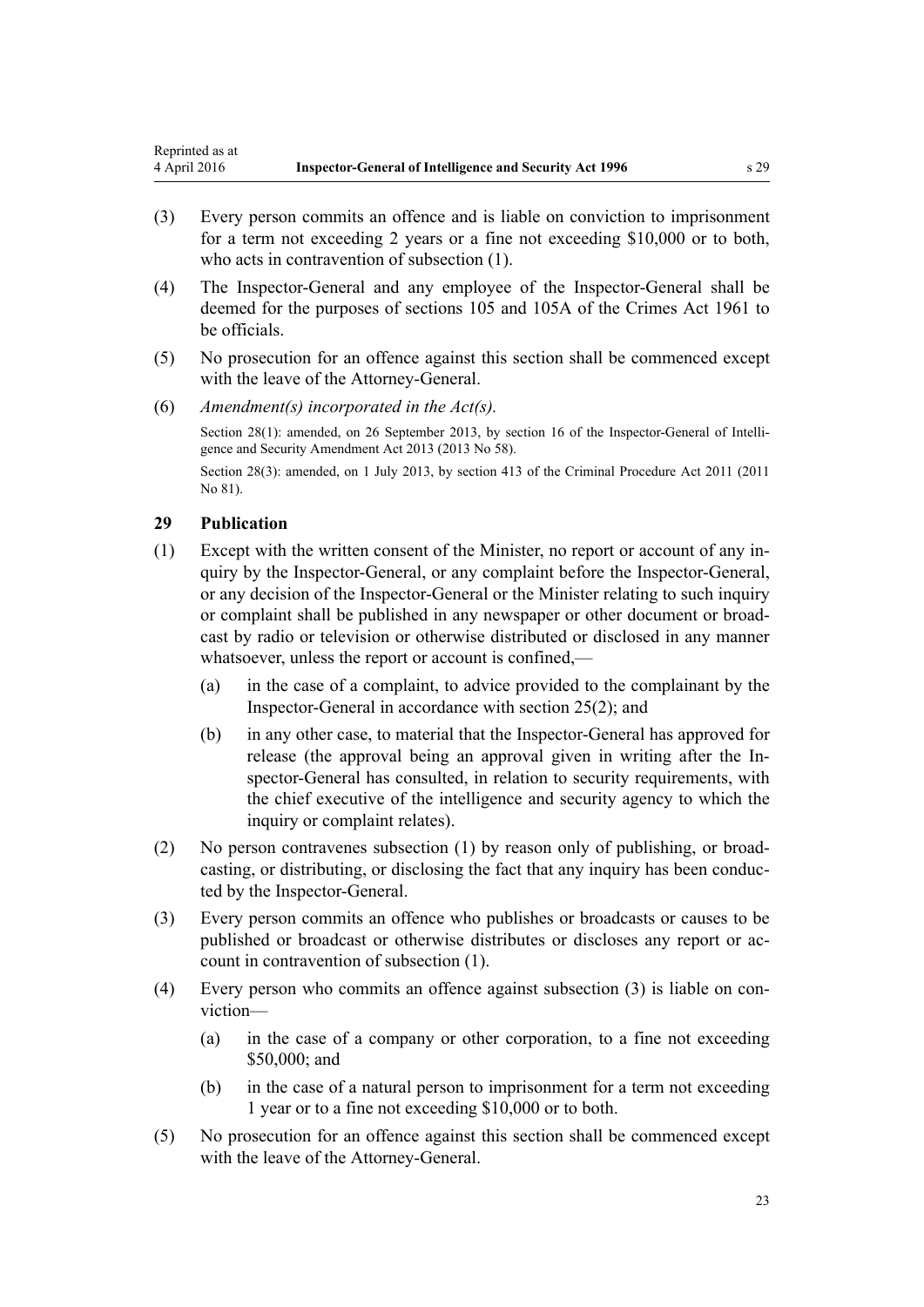<span id="page-23-0"></span>(6) Nothing in this section shall restrict the broadcasting or reporting of proceedings in Parliament.

Compare: 1969 No 24 [s 23](http://prd-lgnz-nlb.prd.pco.net.nz/pdflink.aspx?id=DLM392053); 1977 No 50 s 14

Section 29(4): amended, on 1 July 2013, by [section 413](http://prd-lgnz-nlb.prd.pco.net.nz/pdflink.aspx?id=DLM3360714) of the Criminal Procedure Act 2011 (2011 No 81).

*Amendments to Ombudsmen Act 1975*

- **30 Referral of complaint to Inspector-General of Intelligence and Security** *Amendment(s) incorporated in the [Act\(s\).](http://prd-lgnz-nlb.prd.pco.net.nz/pdflink.aspx?id=DLM430983)*
- **31 Consultation with Inspector-General of Intelligence and Security** *Amendment(s) incorporated in the [Act\(s\).](http://prd-lgnz-nlb.prd.pco.net.nz/pdflink.aspx?id=DLM430983)*

*Amendments to Privacy Act 1993*

- **32 Referral of complaint to Inspector-General of Intelligence and Security** *Amendment(s) incorporated in the [Act\(s\).](http://prd-lgnz-nlb.prd.pco.net.nz/pdflink.aspx?id=DLM297450)*
- **33 Consultation with Inspector-General of Intelligence and Security** *Amendment(s) incorporated in the [Act\(s\).](http://prd-lgnz-nlb.prd.pco.net.nz/pdflink.aspx?id=DLM298415)*